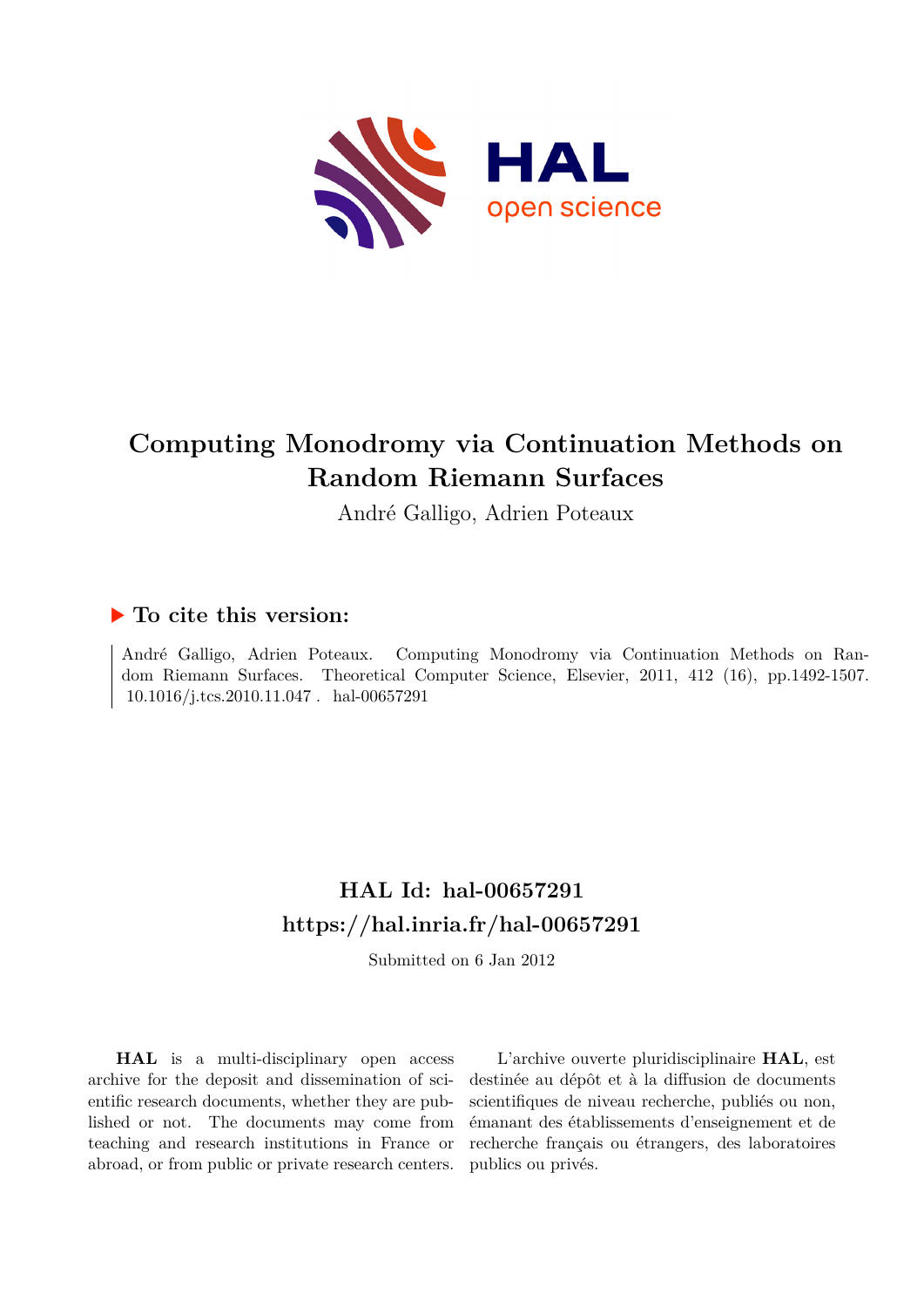## COMPUTING MONODROMY VIA CONTINUATION METHODS ON RANDOM RIEMANN SURFACES

#### ANDRE GALLIGO AND ADRIEN POTEAUX ´

ABSTRACT. We consider a Riemann surface  $X$  defined by a polynomial  $f(x, y)$  of degree d, whose coefficients are chosen randomly. Hence, we can suppose that X is smooth, that the discriminant  $\delta(x)$  of f has  $d(d-1)$  simple roots,  $\Delta$ , and that  $\delta(0) \neq 0$  i.e. the corresponding fiber has d distinct points  $\{y_1, \ldots, y_d\}$ . When we lift a loop  $0 \in \gamma \subset \mathbb{C} - \Delta$ by a continuation method, we get d paths in X connecting  $\{y_1, \ldots, y_d\}$ , hence defining a permutation of that set. This is called monodromy.

Here we present experimentations in Maple to get statistics on the distribution of transpositions corresponding to loops around each point of ∆. Multiplying families of "neighbor" transpositions, we construct permutations and the subgroups of the symmetric group they generate. This allows us to establish and study experimentally two conjectures on the distribution of these transpositions and on transitivity of the generated subgroups.

Assuming that these two conjectures are true, we develop tools allowing fast probabilistic algorithms for absolute multivariate polynomial factorization, under the hypothesis that the factors behave like random polynomials whose coefficients follow uniform distributions.

Keywords: Bivariate polynomial, Plane curve, Random Riemann surface, Absolute Factorization, Algebraic Geometry, Continuation methods, Monodromy, Symmetric group, Algorithms, Maple Code.

#### 1. INTRODUCTION

1.1. d-covering. A square-free bivariate polynomial equation  $f(x, y) = 0$ defines a reduced curve X in  $\mathbb{C}^2$ . Dividing out by the gcd of the coefficients of f viewed as a polynomial in  $y$ , we can assume that no irreducible component of X is a vertical line. The closure of each connected component of  $X Sing(X)$  corresponds to an algebraic curve whose equation is an irreducible factor of f; here  $Sing()$  denotes the singular locus which consists at most in a finite number of points of X.

This characterization can be analyzed further using a projection. Let d be the degree of f in y and call  $\pi$  the projection of X on the x-axis. Then, except for a finite number of values  $\Delta$ ,  $\pi$  is d to 1. More precisely,  $X - \pi^{-1}(\Delta)$  is a d-covering of the x-axis minus  $\Delta$ ; moreover, X is the union of s connected coverings  $X_i - \pi^{-1}(\Delta)$ .

For  $x_0$  not in  $\Delta$ , the fiber  $E = \pi^{-1}(x_0)$  consists of d distinct points, partitioned in s subsets  $\{E_i\}_{i=1}^s$ , with  $E_i$  lying on  $X_i - \pi^{-1}(\Delta)$  for  $1 \le i \le s$ .

1.2. Factorization. Our main motivation is to analyze and develop further factorization algorithms for bivariate polynomials in  $\mathbb{C}[x, y]$ , which proceed

*Date*: November 2, 2010.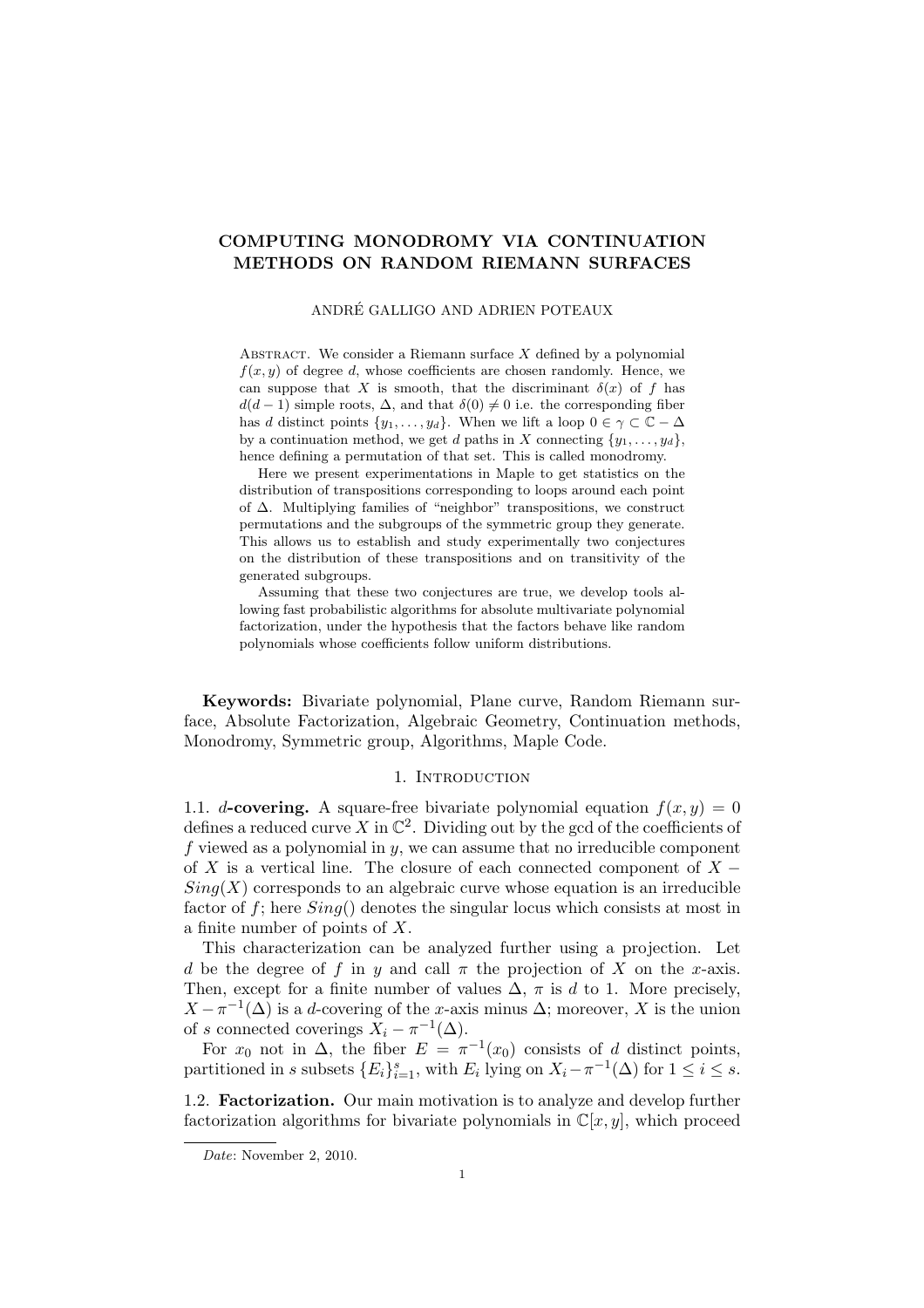by continuation methods. Factoring multivariate polynomials, either in the exact or approximate setting, is an important problem in computer algebra. Thanks to Bertini's theorem, the bivariate case captures its essential issues. See e.g.  $[CG05]$ ,  $[Ga003, \text{GKM}^+04]$  or  $[CL07]$  and their bibliography. The reader can also consider [Kal00] for an history of early algorithms. [BCGW93] was the first algorithmic paper using monodromy group action as developed below. The paper [GW97] considers point combinations, and an exponential search. The papers [SSH92, SS93a, Sas01] discuss another interesting algorithm based on zero-sum identities.

1.3. Continuation or homotopy methods. A continuation method was proposed in  $[CGvH<sup>+</sup>01]$ ; it consists essentially in following a path in X accumulating sufficiently many points on the same connected component, say  $X_1$ . An approximate interpolation provides a candidate factor  $f_1$  of f; then an approximate division is performed. Other authors proceed directly to the (parallel) interpolation of all s factors, but this requires to estimate first the correct partition of a fiber  $E$ . In the first algorithmic paper using monodromy for factorization [BCGW93], one needs to consider a set of representatives for the generators of the fundamental group, which consists of a huge number of transpositions or other permutations.

Our study was initially motivated and inspired by the paper [SVW01], which deals with a more general question of applying homotopy techniques to solve systems of polynomials equations, and contains a way to confirm whether a potential decomposition of the fiber is valid (this is described in [SVW02]). Although the setting was different than ours (exact inputs, approximations with a great precision and with slightly different monodromy actions and loops than the ones considered here) , we borrowed the following important experimental observation which inspired our study: the partition of the fiber  $E$  can be recovered from only a small number of permutations of E corresponding to the monodromy action.

As above, denote by X the curve in  $\mathbb{C}^2$  defined by  $f(x, y) = 0$ , by  $\pi$  the projection on the x-axis and choose a generic (i.e. random) fiber  $E = \pi^{-1}(a)$ in X which has d points. To simplify the notations, we let  $a = 0$ . We denote by  $\Delta \in \mathbb{C}$  the discriminant locus of  $\pi$ :  $\Delta$  is the set of roots of the resultant in y of f and its derivative in y  $f'_y$ . The action of the fundamental group  $\pi_1(\mathbb{C} - \Delta)$  on E defines the monodromy group G, which can be explicitly calculated. When f is irreducible, the orbit of G is the whole fiber  $E$ , while when  $f = f_1 \cdots f_s$  is composite, the orbits of G provide the s-partition of E by the subsets formed by the roots of the factors  $f_i$ . This is the key combinatorial information which allows one to recover the factorization of f via x−adic Hensel lifting. See e.g. [DvH01, SVW02, CG05]. Monodromy also plays an important role in the factorization algorithms presented in [GW97, Rup00, SVW01, SVW02, CG05, CG06, LS09].

1.4. A generic model. In [GvH07], the following sub-generic situation was considered (it is the one encountered in several application and benchmark examples): the polynomial to be factored is a product  $f = f_1...f_s$  such that the curves  $X_i = f_i^{-1}(0)$  are all smooth and intersect transversely in double points (nodes), and that the projections of the critical points on the  $x$ -axis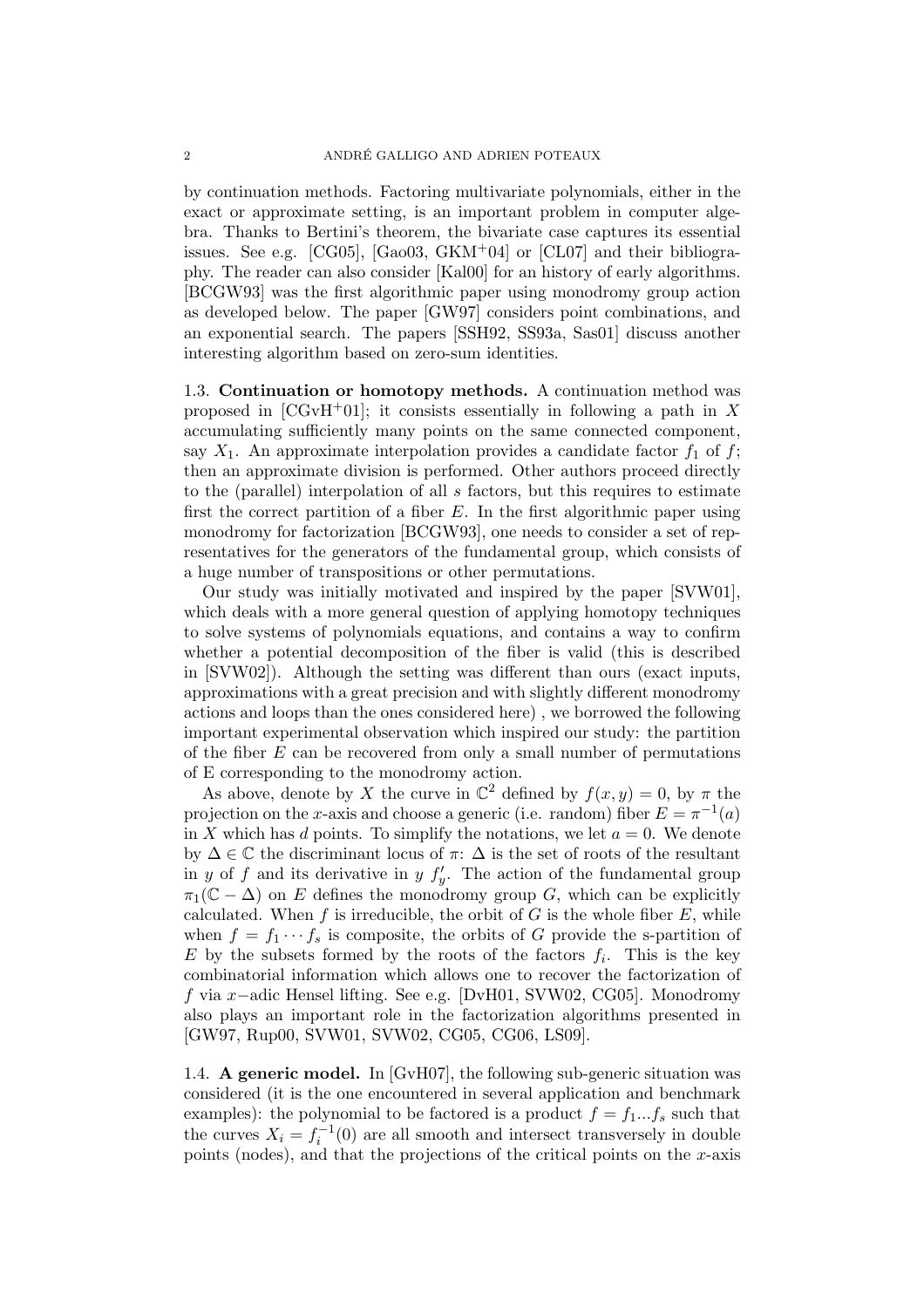are all distinct. As the  $X_i$  are smooth and cut transversely, the discriminant points of f are either simple (turning points of one  $X_i$ ) or double points (corresponding to projections of intersection points of two components  $X_i$ and  $X_i$ ).

Our aim is to analyze and improve this approach. Here we will also assume that the coefficients of the factors  $f_i$  are independent random variables following a uniform (or a reduced normal distribution). As a consequence, with a high probability,  $X_i := f_i^{-1}(0)$  will be smooth complex curves intersecting transversely, and f will be monic in y of degree d, hence  $f_i$  will be also monic in y.

A main task is to better investigate what happens on a single random Riemann surface. This question has its own interest and deserves to be studied for itself; it is also related to the so-called effective Abel-Jacobi problem and its applications in Physics, see e.g. [TT84] and [DvH01].

1.5. Organization. The paper is organized as follows. We first present the monodromy action in our particular setting and describe an algorithmic approach and a Maple implementation for its computation (section 2). We then expose in section 3 our choices for the implementation of the continuation procedure. In section 4, classical and recent results on the distribution of the roots of random polynomials which are useful for our purpose are recorded; then, we formulate a conjecture on the distribution of transpositions attached to the set of discriminant points; we also indicate the heuristic reasoning which guided the formulation. In section 5, we report results on transition to transitivity of subgroups generated by products of transpositions and propose a conjecture directly related to our problem. We present in section 6 a methodology and some experiments to support our conjectures and approach of the problem. In section 7, we report experiments showing the robustness of the studied strategy of factorization with respect to small perturbations of the input data. Section 8 discusses the expected average complexity of our approach. Finally, we conclude by discussing on potential extensions of our geometric model.

These results and statements were announced in a presentation [GP09] at the conference SNC'09.

#### 2. Computation of Monodromy generators

In this section, we keep the previous notations and describe algorithmically our main tool, the monodromy group with respect to the projection on the x−axis, its representation and its calculation. A previous implementation can be found in the package algcurves of Maple (see also [DvH01]), that our work aims to improve.

2.1. Our setting. The discriminant locus  $\Delta$  of f is defined as the zero-set of  $\text{Res}_y(f, f'_y)$ ; it contains simple points, which are the projections of turning points of  $X$  - i.e. points with a vertical tangent, and multiple points, which are projections of the singularities of  $X$ . In other words, these are the solutions of the system  $f = f'_y = f'_x = 0$ . Multiplicity also appears when two (or more) turning points have the same projection (this does not happen in the generic case).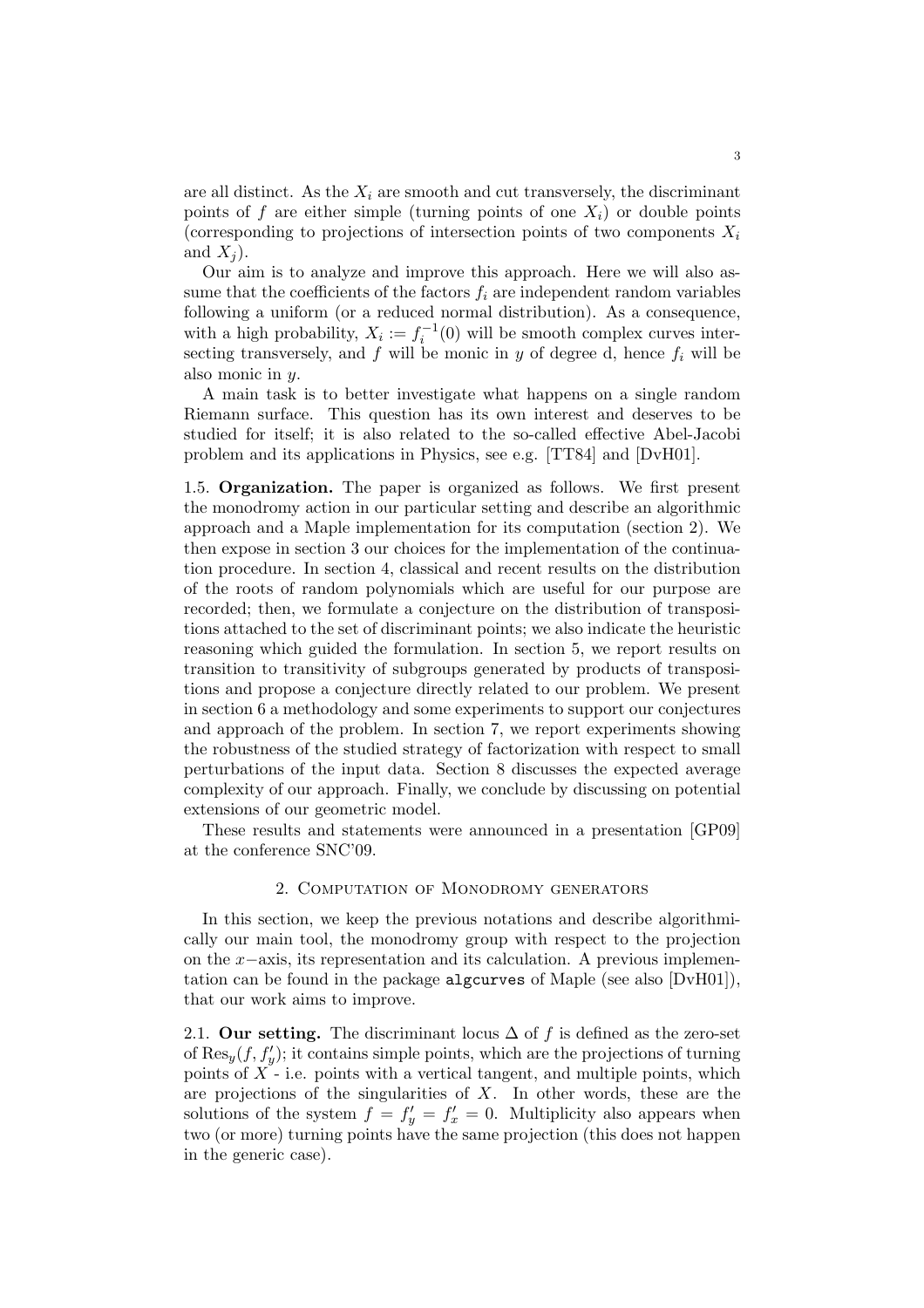To define the monodromy, first select a base point  $x = a$  e.g.  $a = 0$ in the complex  $x$ -axis (considered as a real plane) minus the discriminant locus. Let E be the fiber of  $\pi$  above 0 (i.e. the d distinct y-values for which  $f(0, y) = 0$ . These y-values are now assigned an order,  $(y_1, y_2, \ldots, y_d)$ . This ordering of the d y-values labels the d sheets of the covering  $X - \pi^{-1}(\Delta)$  of  $\mathbb{C} - \Delta$ .

For each point  $\alpha \in \Delta$ , one chooses a path  $\gamma_{\alpha}$  in the complex x-plane which starts and ends at  $x = 0$ , encircles only  $x = \alpha$  (counterclockwise) and avoids all points of  $\Delta$ . The d-tuple  $(y_1, y_2, \ldots, y_d)$  is then analytically continued around this path  $\gamma_{\alpha}$ . When one returns to  $x = 0$ , a new d-tuple is found, which has the same entries as  $(y_1, y_2, \ldots, y_d)$ , but ordered differently:  $(y_{\sigma_\alpha(1)}, y_{\sigma_\alpha(2)}, \ldots, y_{\sigma_\alpha(d)})$ , where  $\sigma_\alpha$  is a permutation acting on the set of labels  $\{1, 2, ..., d\}$ . We will say that the permutation  $\sigma_{\alpha}$  is attached to the path  $\gamma_{\alpha}$ . Note that for the same  $\alpha$  but different choices of  $\gamma_{\alpha}$ , we may obtain different permutations: for instance, on picture 1, we have  $\gamma_3 = \gamma_1^{-1} \circ \gamma_2 \circ \gamma_1$ , which leads, for the associated permutations,  $\sigma_3 = \sigma_1^{-1} \circ \sigma_2 \circ \sigma_1 \neq \sigma_2$ .



FIGURE 1. Different paths leads to different permutations

Here are some typical situations. If  $x = \alpha$  is a simple point of  $\Delta$ , hence the projection of a unique turning point of X, then  $\sigma_{\alpha}$  is a transposition. If  $x = \alpha$  is the projection of a double point (a node), then  $\sigma_{\alpha}$  is the identity. If  $x = \alpha$  is the projection of a cusp singularity then  $\sigma_{\alpha}$  is the cyclic permutation of order 3. In our simple generic model, we will encounter only the two first cases.

Our investigation on the monodromy actions on a random Riemann surface includes Maple experimentations, observations and statistical distributions of the transpositions and permutations associated to the  $d(d-1)$ critical points of such a complex curve. Already for  $d = 10$  that means considering 90 discriminant points and organizing 90 paths in a limited portion of the complex plane; the Maple package algcurves[monodromy] described in [DvH01], which is satisfactory for rather small examples, is not sufficient for that task. So we had to rely on another program for our developments. Let us be more specific on the difficulties we encountered trying to use algcurves[monodromy] in our setting. In order to see how fibers are permuted, we have to follow paths homotopic to the ones showed in Figure 2. Unfortunately, for a large number of discriminant points, some paths automatically generated by the Maple command algcurves[monodromy], with option showpaths, are not correct: for random polynomials of degree 10, it happens that they cross each other when they should not do so (see [DvH01, section 3.5]).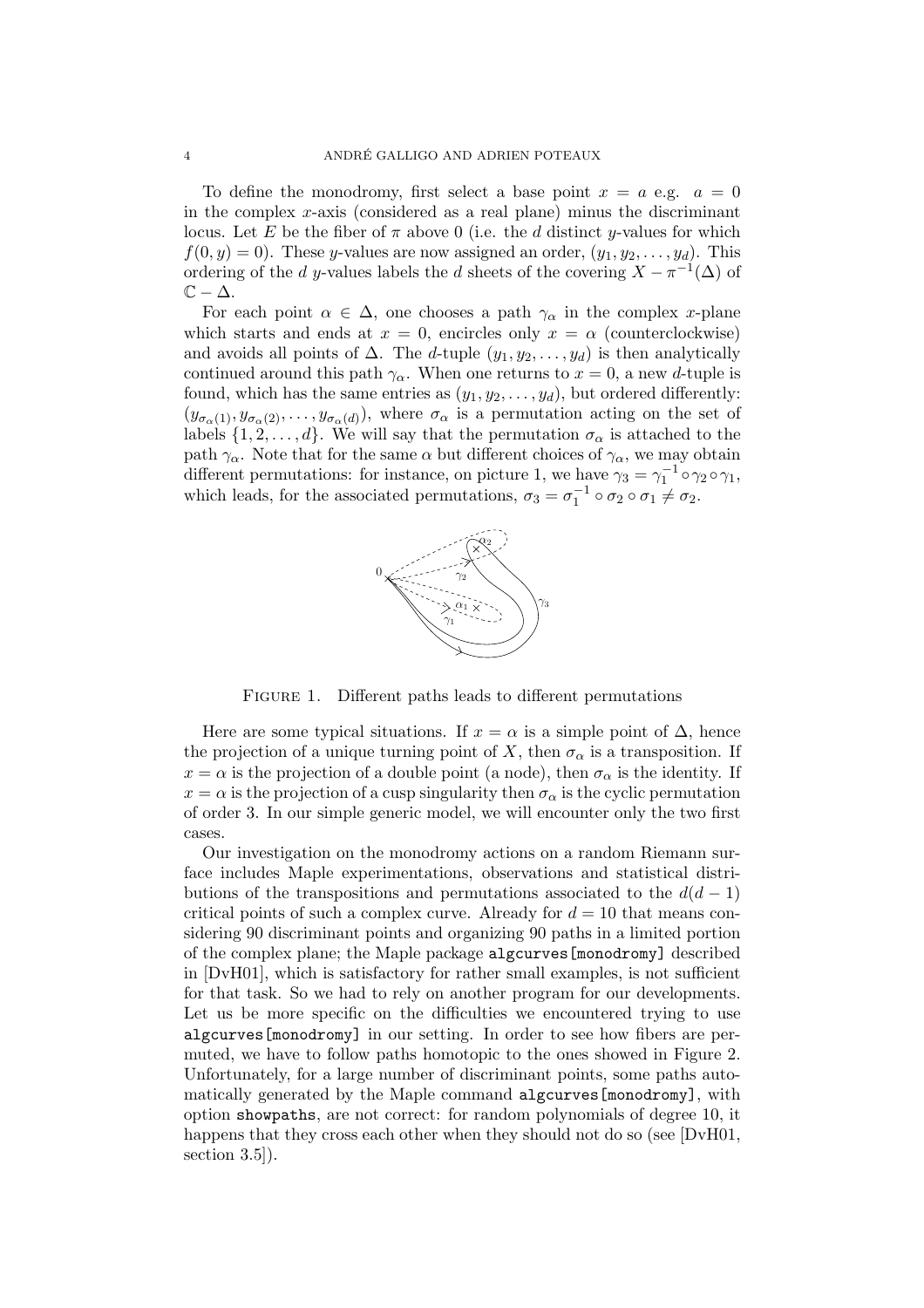

FIGURE 2. Paths encircling one point of the discriminant

To avoid this kind of bad behavior, we rely on algorithms described in the second author's thesis [Pot08, section 3.4.4] to compute the paths to be followed. We now briefly describe it, and also recall the main points of our monodromy computation strategy.

2.2. Description of our monodromy algorithm. This section will summarize our strategy to compute monodromy groups, it was first presented in [Pot07], and more details were provided in [Pot08].

Our method is of type "compute fibers and connect". For each path  $\gamma_i$  we want to follow, we take successive intermediary points on the loop, compute fibers above these points, and finally connect the successive fibers one to one in order to get the permutation  $\sigma_i$  generated by the path  $\gamma_i$  on the initial fiber. Two important features of our strategy are a minimization of the total path length and an elaborated use of truncated series expansions. The main steps of our program are:

- (1) Compute the set of roots  $\alpha_i$  of  $\text{Res}_y(f, f'_y)$ .
- (2) Construct paths in the complex x-plane homotopic to the  $\gamma_i$  of figure 2
- (3) Choose intermediary points along these paths, and connect the successive fibers of each path one to one to get the monodromy.

We will now detail our strategy for the two last points.

2.2.1. Choice of the paths. To minimize the total path length, we first compute an Euclidean minimal spanning tree  $\mathcal{T}$ , and then create paths  $\gamma'_i$  following this tree and homotopic to the paths  $\gamma_i$  of figure 2 in  $\mathbb{C}\backslash {\alpha_1, \cdots, \alpha_n}$ . On first appearance, creating such paths may seem an easy task, but there are a lot of situations which are complicated, and need to be worked out to obtain a correct algorithm. For instance a claim of the second author in Proposition 3 of [Pot07] is not fully correct: one can create counter examples. To resolve the matter, an algorithm which computes the needed paths was developed in [Pot08, section 3.4.4]; let us briefly summarize it.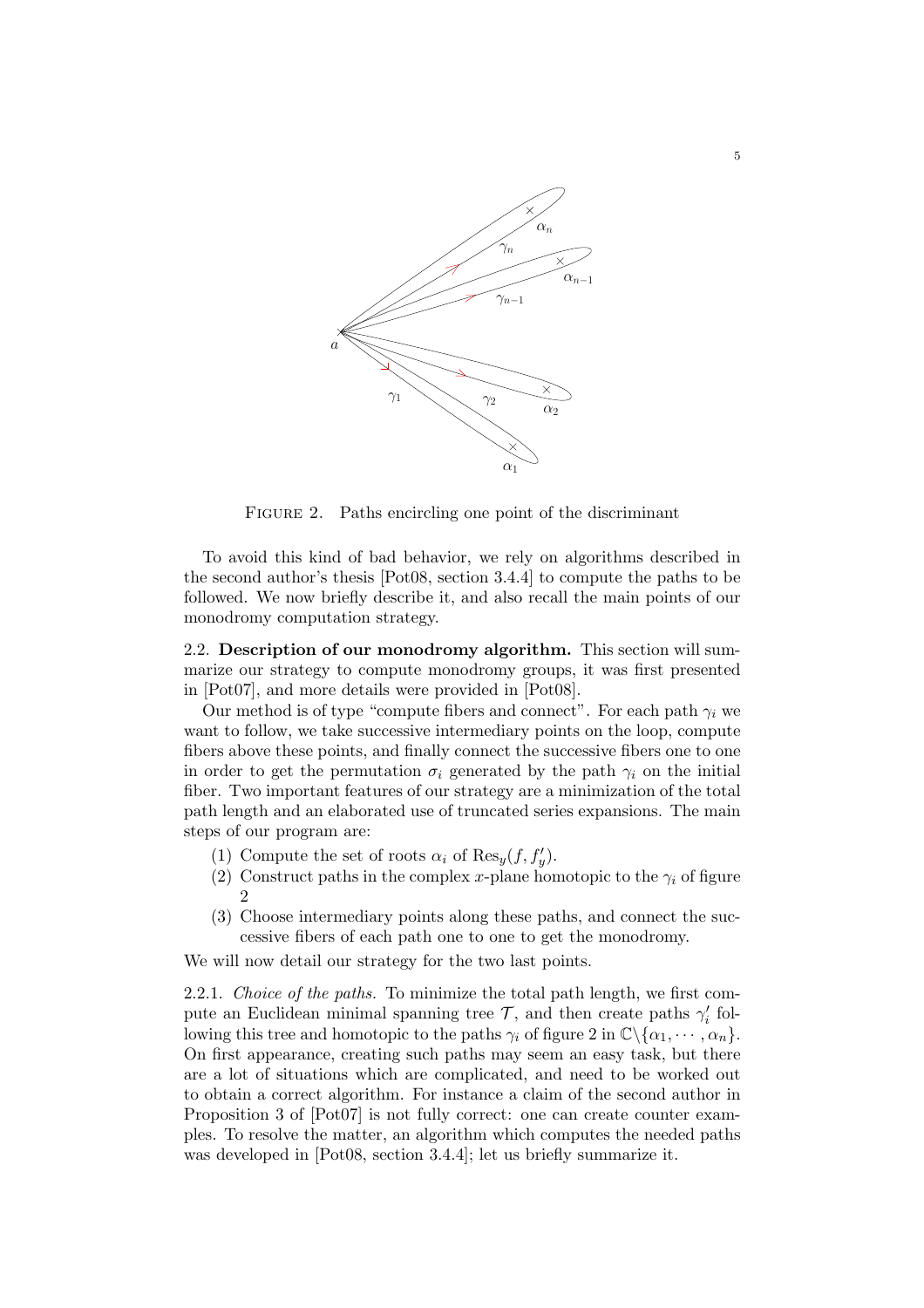According to our connection method (see below), we want to use paths in the tree  $\gamma'_i$ , i.e. paths which are constituted only of segments of  $\mathcal T$  and arcs of circles centered on a critical point  $\alpha_k$  which link two connected edges of the tree  $\mathcal T$  (see [Pot07, section 3.1] for more details). Thus, our aim is to know which sequence of oriented edges of  $\mathcal T$  and oriented circles we have to follow in order to go around each critical point. The approach we give in [Pot08, section 3.4.4] is of type "divide and conquer". We will explain it with the help of figure 3 below, so the reader can easily follow the procedure.



FIGURE 3. Path in the tree homotopic to  $[a, \alpha_7]$  in  $\mathbb{C}\backslash {\alpha_1, \cdots, \alpha_n}$ 

Considering the path  $\gamma_l$ , we search a path which is homotopic to  $[a, \alpha_l]$  in  $\mathbb{C}\backslash {\alpha_1, \cdots, \alpha_n}.$ 

- Let  $a_0 = a, a_1, \dots, a_{s-1}, a_s$  denote the successive intersection points between  $[a, \alpha_l]$  and  $\mathcal{T}$ , ordered according to their appearance on the path  $t\alpha_l + (1 - t)a$ . We will find paths homotopic to each segment  $[a_i, a_{i+1}]$ , and then connect end to end each of these paths.
- As the segment  $[a_i, a_{i+1}]$  does not cross the tree, we must circle each critical point encountered by going in the same direction. This orientation can be guessed by counting the number of intersection between any half line starting at a point of  $]a_i, a_{i+1}[$  and  $\tau_i$ , the unique sequence of edges of  $\mathcal T$  leading from  $a_i$  to  $a_{i+1}$ .
- Finally, we find the path in the tree homotopic to  $[a_i, a_{i+1}]$  by following the tree from  $a_i$  to  $a_{i+1}$  according to the computed orientation, and never crossing the tree. This requires to know at each critical point  $\alpha_k$  a permutation indicating the orientation of the edge connected to  $\alpha_k$ . This can lead to a path with more edges than  $\tau_i$  (see figure 3 between  $a_4$  and  $a_5$  for instance).

Several special cases need also to be analyzed further; by lack of space here, we do not explicitly describe them but they are all given in [Pot08].

2.2.2. Connection method. To connect the successive fibers of the path, we use truncated series expansions at controlled order and Puiseux expansions above critical points: the analytic continuation along one arc of circle around  $\alpha_k$  of the path is given by evaluating the truncated Puiseux expansions above  $\alpha_k$  in the two intermediary points defining the arc. Two intermediary points of a same edge are connected by using truncated Taylor series, introducing more intermediary points if needed. A good trade-off is worked out between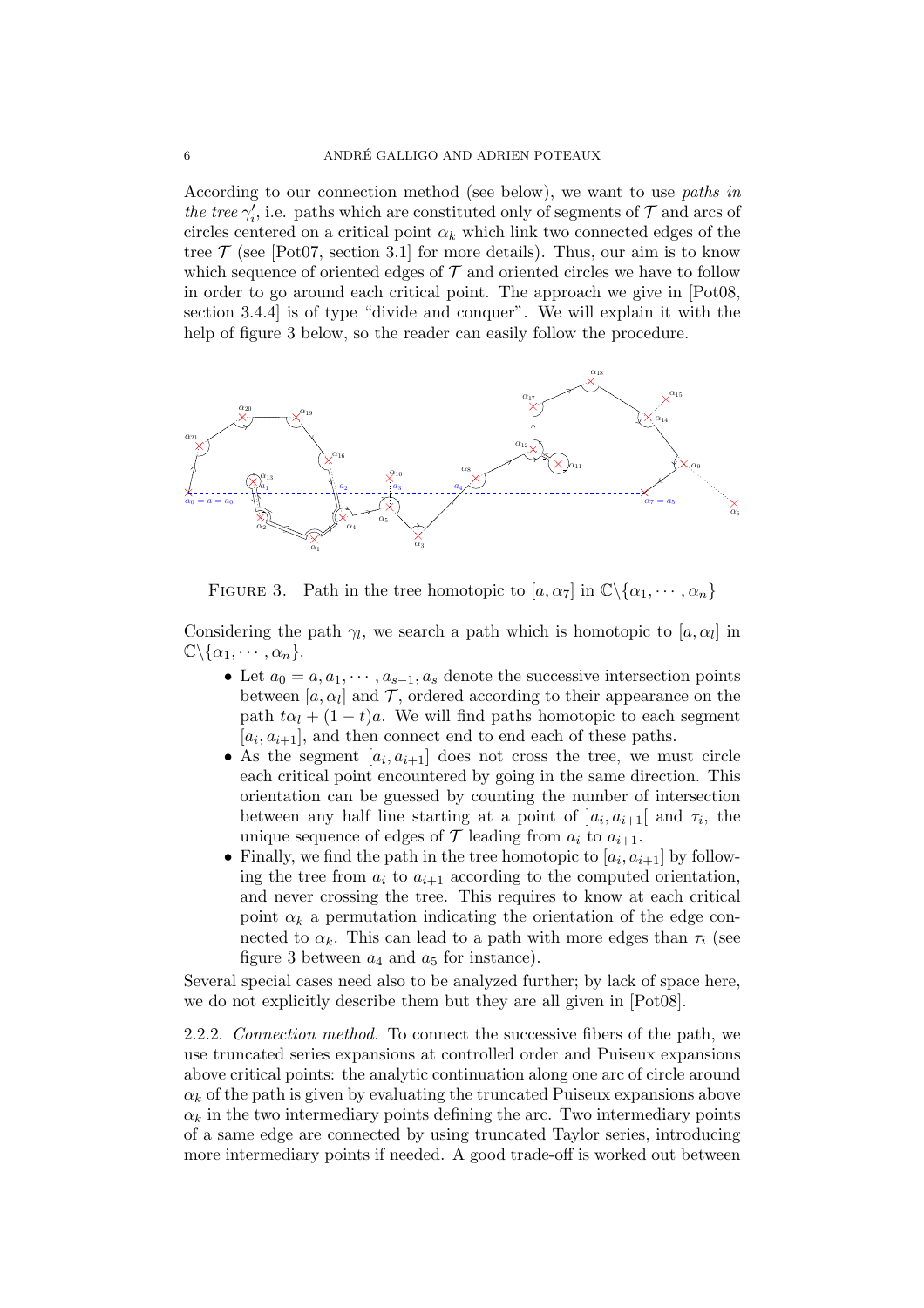the number of intermediary points and the truncation orders involved. As computing Puiseux expansions can be costly, we use a modular-numeric algorithm. It was first described in [Pot07] and improved in [Pot08] (the modular part of the algorithm is also described in [PR08, PRb, PRa]). All details of our monodromy algorithm can be found in [Pot07] and [Pot08].

### 3. Description of analytic continuations

3.1. Analytic Continuation Process. Following [DvH01, section 3.6], we perform analytic continuation using first derivative order. From our combinatorial analysis (see section 5), we plan to use this process along about 2ln d paths, each one containing at least d points of  $\Delta$ . For instance, for a polynomial f of degree 20, we will use 5 paths, each of them starting at  $0$ , going to one point of the circle  $C(0, 2)$ , following this circle for an angle of  $\frac{\pi}{2}$  $\frac{\pi}{3}$ , and coming back to 0. See figure 4.



FIGURE 4. Paths and discriminant points for a curve of degree 20, defined by a dense polynomial with random integer coefficients between −100 and 100.

Our Maple algorithm to make an analytic continuation along each path  $\gamma$  uses the following scheme: starting from the fiber at a point  $x_k$  of  $\gamma$ , we approximate the fiber at the next point  $x_{k+1}$  using the first order Taylor expansion at  $x_k$ . Then, if this approximation is close enough to the fiber at  $x_{k+1}$ , we connect each approximation to its nearest point of the fiber. Otherwise, we use one more intermediary point between  $x_k$  and  $x_{k+1}$ .

The average complexity issues are discussed in section 8.

3.2. Passing close to a critical point. In our case, since we are studying random Riemann surfaces, the critical points we will encounter are turning points. If we consider the product of two such curves, we may also encounter intersection points. As the geometry of these two types of points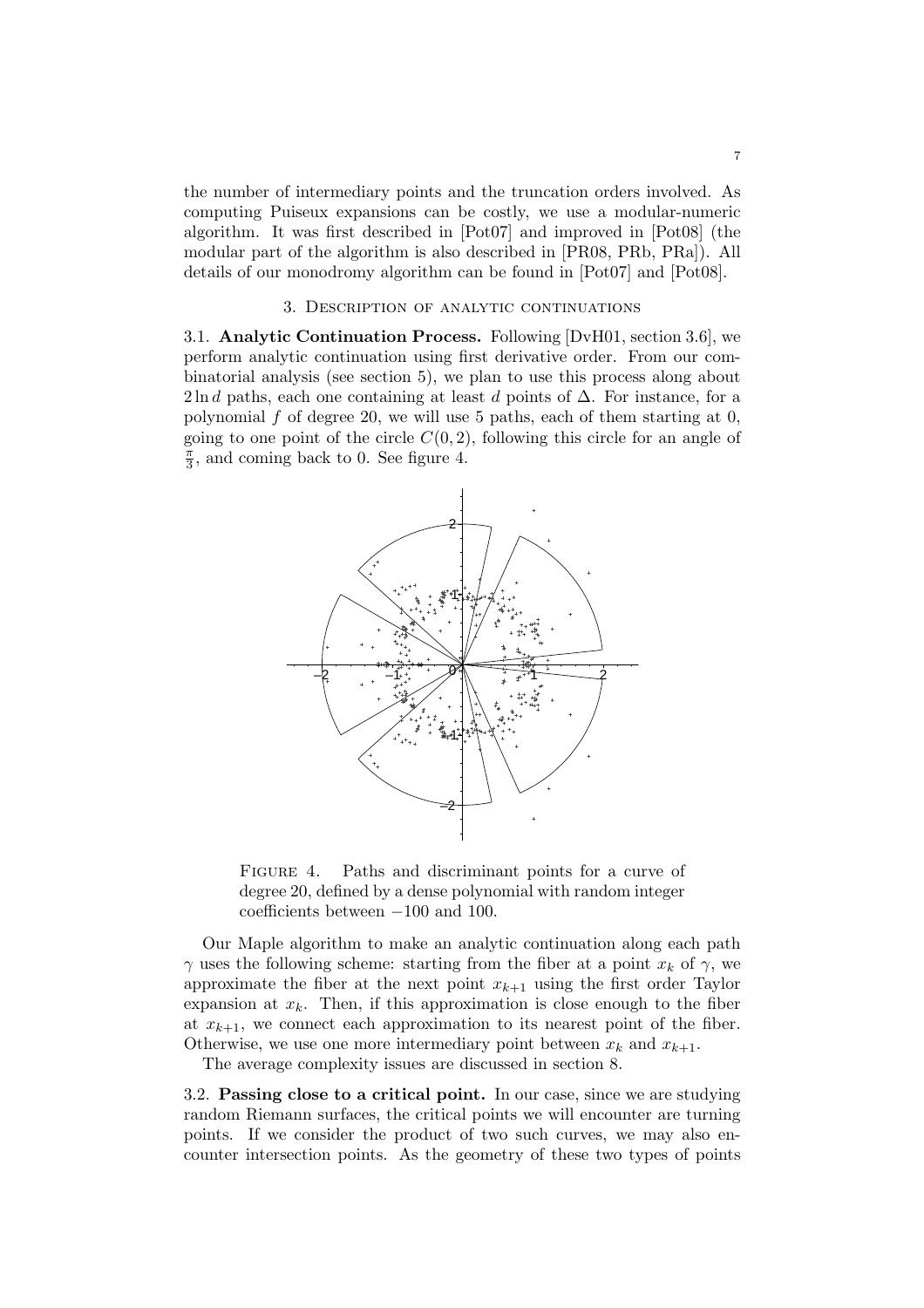

FIGURE 5. Intermediary steps for (a) a turning point (b) an intersection point.

are different, we made experiments to get information on the behavior of our analytic continuation process; practical observations confirmed our natural intuition. The two pictures of figure 5 illustrate our observations: here we consider a polynomial  $F$  defined as the product of two random polynomials  $F_1$  and  $F_2$ . Figure 5a represents the analytic continuation process along a path which is close to a root of  $\text{Res}_y(F_1, F'_{1y})$ , whereas figure 5b represents the same for a root of  $\text{Res}_{u}(F_1, F_2)$ . On these two pictures, we only represent the real parts of the complex numbers involved; points represent the computed fibers, whereas lines indicate the interpolated curve obtained by our approximations.

These pictures illustrate that the analytic continuation needs more steps when following a path who goes around a turning point than when it goes close to an intersection point.

3.3. First derivative versus second derivative. To improve the analytic continuation process, it could seem better to use more than the first derivative to predict the next fiber of the path. For instance, one may precompute the second derivative and get a better approximation in order to use less intermediary points. Unfortunately, in our experiments the number of intermediary points did not decrease significantly, whereas the time spent to evaluate the second derivative is sizeable when the degree increases. This is shown in the following table (the indicated times are total computing times for the analytic continuation along 3 loops for each polynomial, using respectively one or two derivatives in the analytic continuation process; we note however that our algorithm is a prototype and does not use fast algorithms).

|    |          | degree   first derivative   two first derivatives |
|----|----------|---------------------------------------------------|
| 10 | $10.2$ s | $12.7$ s                                          |
| 20 | 97 s     | $105$ s                                           |
| 30 | $1046$ s | 1233 s                                            |
| 40 | 1100 s   | 1850 s                                            |

4. Distribution of critical points

In this section we study the distribution of critical points of a random Riemann surface X, with respect to the projection on the  $x$ −axis. This information will be used to formulate a conjecture on the limit distribution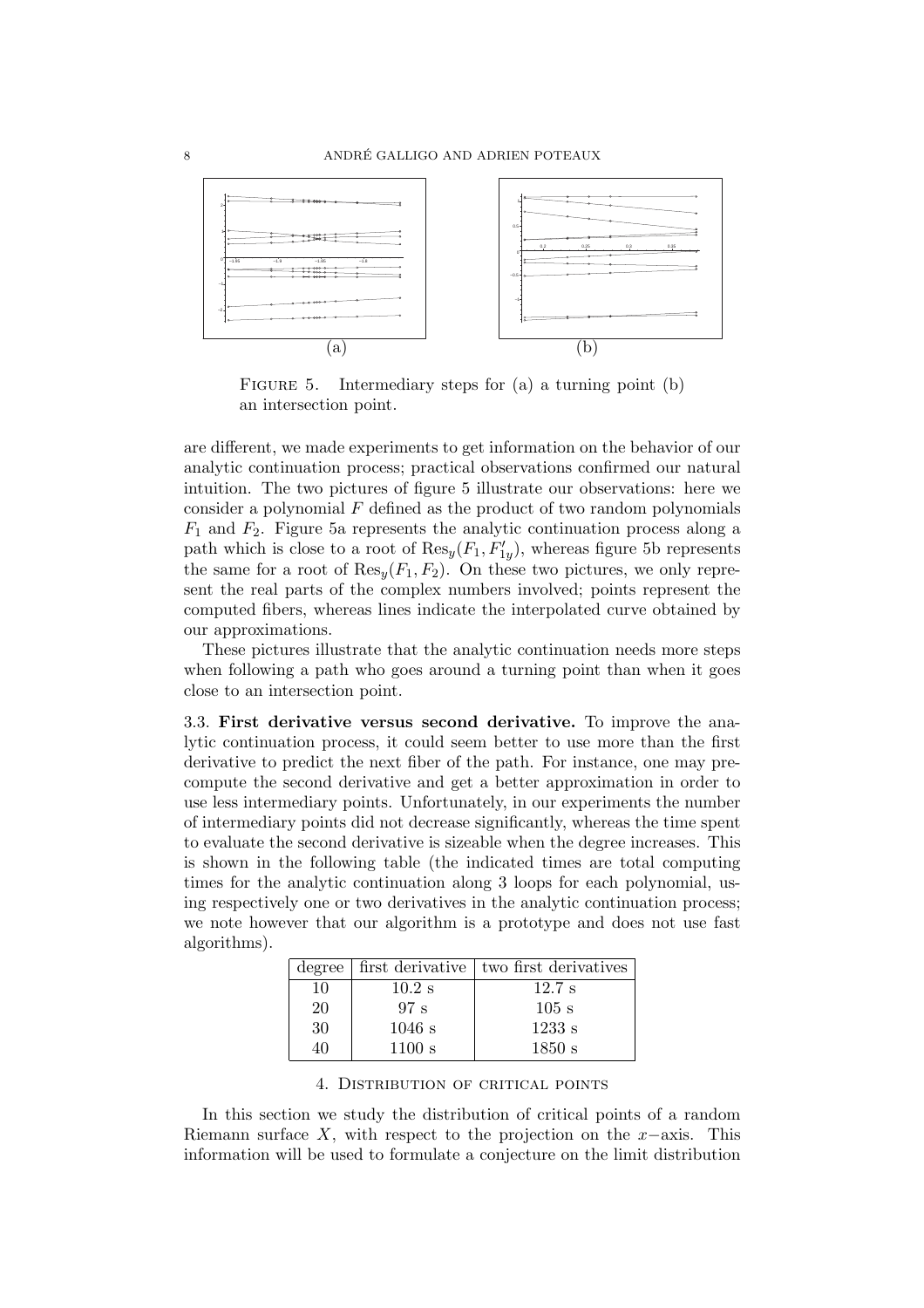of the sequence of transpositions attached to the ordered set of discriminant points of X.

4.1. Distribution of roots of random polynomials. Roots of random univariate polynomials have been studied by many authors, important results were achieved, e.g. by Kac [Kac48], Edelman-Kostan [EK95] in the real case, or by Erdos-Turan [ET50] in the complex case.

This was generalized by Shub-Smale [SS93b] and their coworkers, to the multivariate real case, by Zelditch-Schiffmann [SZ04] and their coworkers, and also by Bilu [Bil97] in the complex case. Let us also quote a recent joint work of the first author with C. d'Andrea and M. Sombra [DGS] which focused on effective bounds.

These results roughly say:

**Fact 1.** Let g be a degree d univariate polynomial in  $\mathbb{C}[x]$  and denote by M some measure of the size of its coefficients. When d goes to infinity, if  $M = o(d)$ , then the roots of q concentrate uniformly on the unit circle of  $\mathbb{C}$ .

and

**Fact 2.** For a bivariate polynomial  $q(x, y)$ , under the same kind of limited growth condition of the coefficients of g, it also holds for the discriminant of f in that its roots concentrate uniformly on the unit circle of  $\mathbb{C}$ .

Moreover the critical points of g, with respect to the x-projection, concentrate uniformly on the product of the two unit circles in  $\mathbb{C}^2$ .

Now let us introduce some notation to be more precise.

Let

$$
g(x) = a_0 + \dots + a_d x^d = a_d (x - \rho_1 e^{i\theta_1}) \cdots (x - \rho_d e^{i\theta_d}) \in \mathbb{C}[x]
$$

for some  $a_i \in \mathbb{C}$  with  $a_0 a_d \neq 0$ ,  $\rho_i > 0$  and  $0 \leq \theta_i < 2\pi$ . The angle discrepancy of q is defined as

$$
\Delta_{\mathbf{a}}(g) := \sup_{0 \le \alpha < \beta < 2\pi} \left| \frac{\#\{i : \alpha \le \theta_i < \beta\}}{d} - \frac{\alpha - \beta}{2\pi} \right|
$$

where  $\#$  is the cardinality of a set. For  $0 < \varepsilon < 1$ , the *radius discrepancy of* g is

$$
\Delta_{\mathbf{r}}(g;\varepsilon) := \frac{1}{d} \# \Big\{ i : 1 - \varepsilon < \rho_i < \frac{1}{1 - \varepsilon} \Big\}.
$$

Set  $|q| := \sup\{|q(z)| : z \in \mathbb{C}, |z| = 1\}.$ 

**Theorem 1** (Erdos-Turan [ET50]). Let  $g(x) = a_0 + \cdots + a_d x^d \in \mathbb{C}[x]$  with  $a_0a_d \neq 0$ , then for  $0 < \varepsilon < 1$ 

$$
(1) \quad \Delta_{\mathbf{a}}(g) \leq 16 \sqrt{\frac{1}{d} \log \left(\frac{|g|}{\sqrt{a_0 a_d}}\right)} \quad , \quad 1 - \Delta_{\mathbf{r}}(g; \varepsilon) \leq \frac{2}{\varepsilon d} \log \left(\frac{|g|}{\sqrt{a_0 a_d}}\right).
$$

The hardest part is the estimate for the angle discrepancy. The estimate for the radius distribution was found by H.P. Hughes and A. Nikeghbali [HN08] and is a simple consequence of Jensen's formula.

Figure 6 is an illustration, with a random polynomial of degree 200 obtained calling the Maple function randpoly( $x$ , degree=200, dense). In that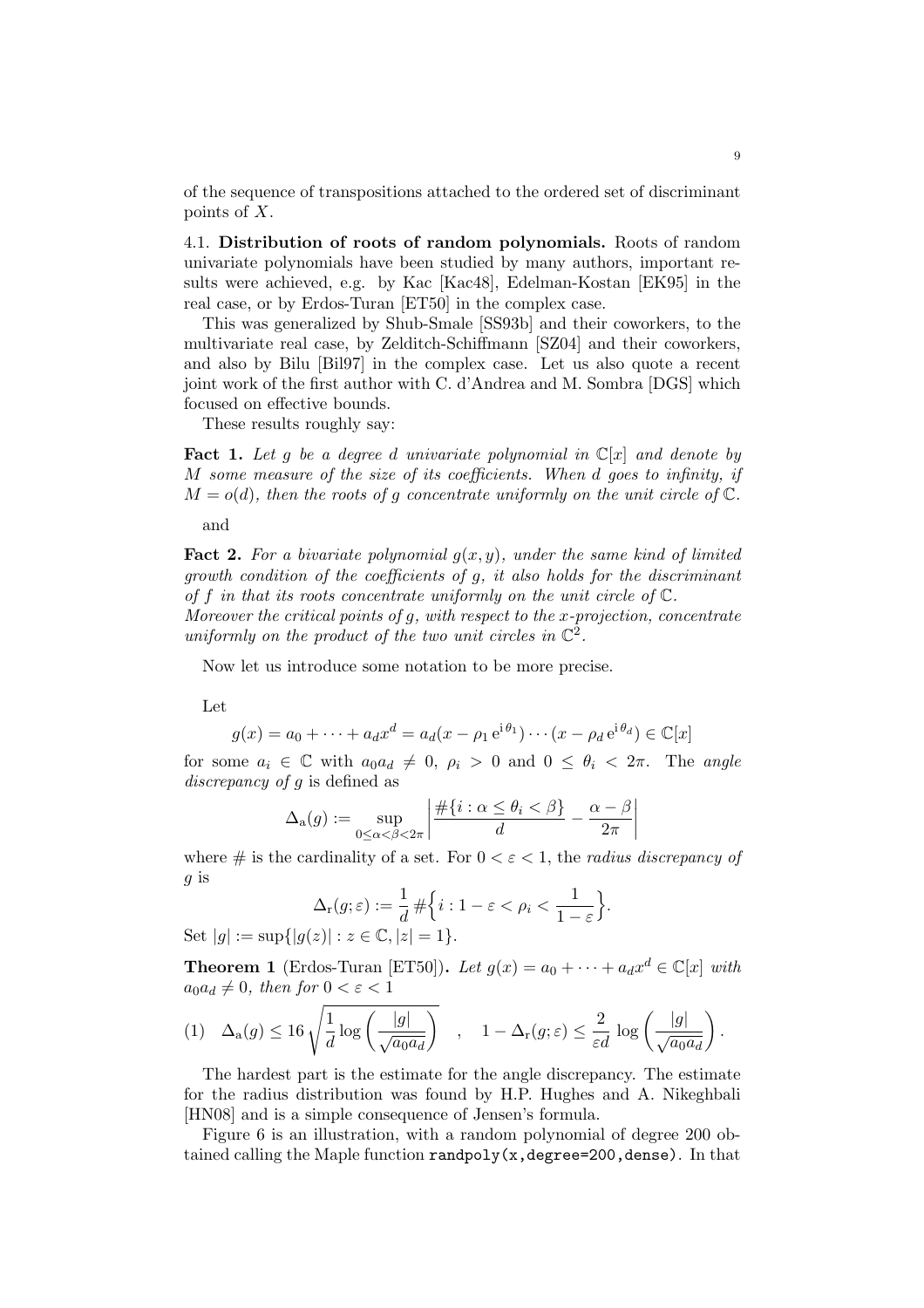case, the (integer) coefficients are chosen uniformly between  $-N$  and N for a fixed N. One can also make a polynomial with random complex coefficients but the result is similar.



FIGURE 6. Roots of a random polynomial of degree 200

For the multivariate case we quote [DGS]. Let  $N(-)$  denote the Newton polytope,  $MV(-)$  the mixed volume and  $V(-)$  the set of roots. For a system of polynomials  $\mathbf{g} = (g_1, \ldots, g_n)$  in  $\mathbb{Z}[x_1, \ldots, x_n]$  and  $0 < \varepsilon < 1$ , we define the radius discrepancy as

$$
\Delta_{\mathbf{r}}(\mathbf{g};\varepsilon) := \frac{\#\big\{\xi \in V(\mathbf{g}) : 1 - \varepsilon < |\xi_i| < \frac{1}{1-\varepsilon} \text{ for all } i\big\}}{\#V(\mathbf{g})},
$$

where as usual the  $\xi$ 's are counted with their corresponding multiplicity.

For  $1 \leq j \leq n$  we consider a standard projection  $\pi_j : \mathbb{R}^n \to \mathbb{R}^{n-1}$ , with  $(x_1, \ldots, x_n) \mapsto (x_1, \ldots, x_{j-1}, x_{j+1}, \ldots, x_n)$ , and we assume the following technical condition:  $\{\pi_j(N(g_k))\}_{k\neq j}$  is essential for  $j=1,\ldots,n$  (this is satisfied in our setting). Then we have the two following theorems:

**Theorem 2** ([DGS]). For  $1 \leq i \leq n$  let  $g_i \in \mathbb{Z}[x_1, \ldots, x_n]$  such that

$$
\#V(g_1,\ldots,g_n)=\mathrm{MV}_n(\mathrm{N}(g_1),\ldots,\mathrm{N}(g_n))\geq 1.
$$

Then for  $1 > \varepsilon > 0$ 

$$
1-\Delta_r({\bf g};\varepsilon) \leq \frac{2}{\varepsilon} \sum_{i,j=1}^n \frac{MV_{\bf n-1}\left(\pi_j(N({\bf g}_{\bf k})) : {\bf k} \neq {\bf i}\right)}{MV_{\bf n}(N({\bf g_1}), \dots, N({\bf g_n}))} \log |{\bf g_i}|.
$$

**Theorem 3** ([DGS]). Let  $Q_1, \ldots, Q_n \subset \mathbb{R}^n$  be a family of convex integral polytopes such that  $\text{MV}_n(Q_1, \ldots, Q_n) \geq 1$ . Let  $\lambda : \mathbb{N} \to \mathbb{N}^n$  such that  $\lim_{m\to\infty}\lambda(m)=\infty$ , and, for each  $m\geq 1$ , let  $g_{m,1},\ldots,g_{m,n}\in\mathbb{Z}[x_1,\ldots,x_n]$ be a system of polynomials such that  $N(g_{m,k}) \subset \lambda_k(m)Q_k$ ,

$$
\#V(g_{m,1},\ldots,g_{m,n})=\left(\prod_{k=1}^n \lambda(m)_k\right)\cdot \text{MV}_n(Q_1,\ldots,Q_n)
$$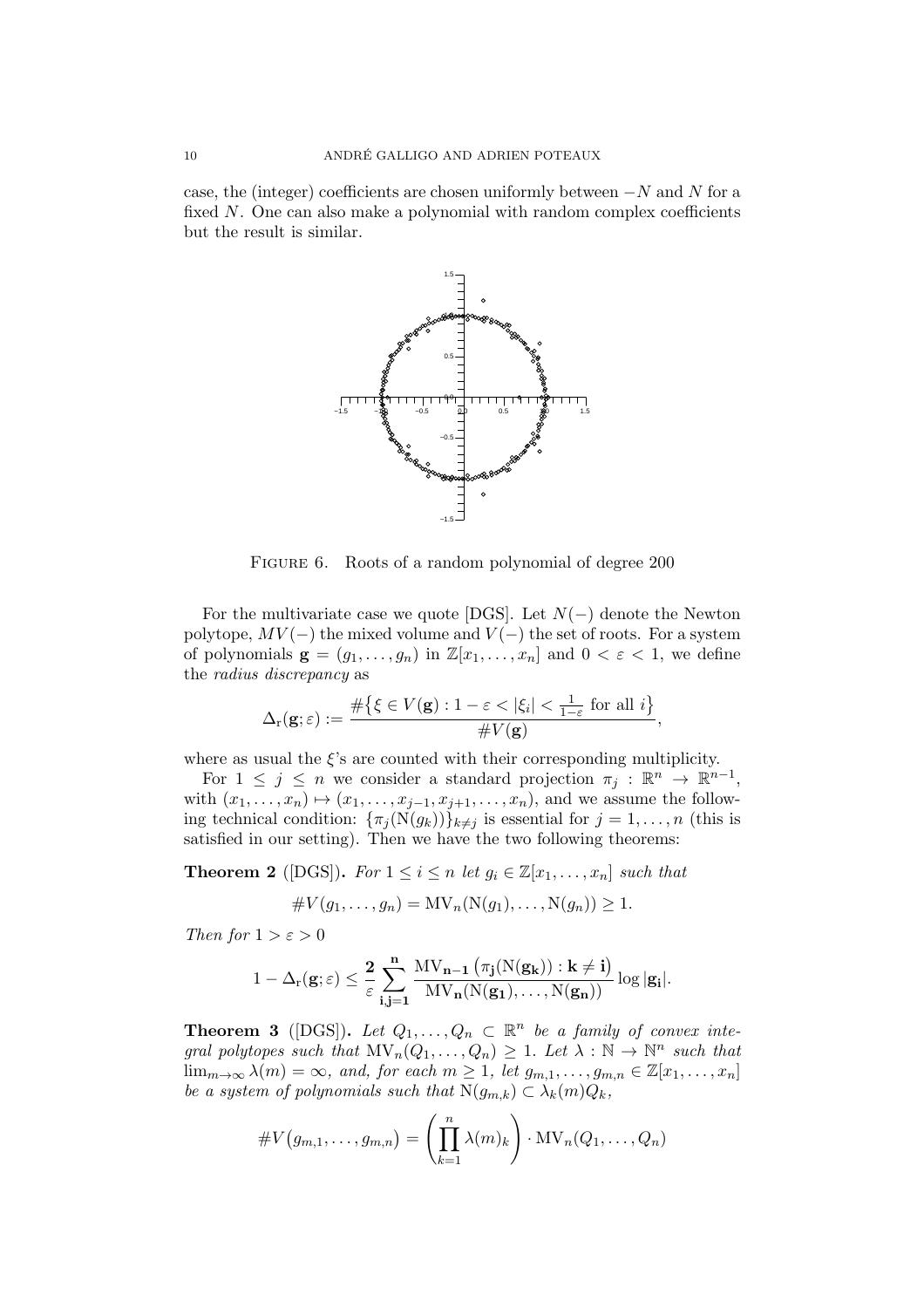and  $\log |g_{m,k}| = o(\lambda(m)_k)$ . Then, for any  $0 \le \alpha_j < \beta_j < 2\pi$ ,  $j = 1, \ldots, n$ , we have:

(2) 
$$
\lim_{m\to\infty}\frac{\#\Big\{k:\,\alpha_j\leq\theta_{k,j}<\beta_j\,\forall j=1,\ldots,n\Big\}}{\#V\big(g_{m,1},\ldots,g_{m,n}\big)}=\frac{\prod_{j=1}^n(\beta_j-\alpha_j)}{(2\pi)^n}.
$$

Figure 4 provides an illustration in Maple for the discriminant locus of a random bivariate polynomial of degree 20.

4.2. **A challenging problem.** An ambitious problem is to describe, when d goes to infinity, the asymptotic distribution in the symmetric group  $S_d$ of the  $d(d-1)$  transpositions associated to the  $d(d-1)$  turning points of a random Riemann surface X defined by a polynomial  $f(x,y)$  with random uniform coefficients.

In this paper we do not aim to solve this question, but to provide insights and prepare a further treatment of the subject. We will relate it to other results and auxiliary constructions, explain our intuition, and develop code in order to proceed to preliminary experiments and observations; then we will formulate two conjectures.

4.3. A construction relying on critical points and transpositions. As recalled above, when  $d$  goes to infinity, the critical points of  $f$  concentrate uniformly on the torus, equal to the product of unit circles, which is parametrized by two angles  $\phi$  and  $\psi$  modulo  $2\pi$ : the arguments of  $(x, y)$  in  $\mathbb{C}^2.$ 

We divide the complex  $x$ –axis, considered as a real plane, into  $d-1$  sectors of equal angles  $2\pi/d - 1$ ; this gives a number of sectors about the square root of the number of points of the discriminant. Then, as a consequence of the results on the distribution of roots, there are about  $d$  discriminant points in each such sector. The corresponding critical points have a distribution of arguments of y−coordinates which tends to become uniform as d increases. Moreover, by the radius discrepancy results, most (and at least half) of the critical points are in a thin annulus around the torus for a large enough  $d$ . Call A this subset of critical points and  $A_1$  its projection on the x−axis.  $A_1$ is a subset of the discriminant locus lying in a thin annulus around the unit circle and containing most of the discriminant points.

We now order the elements of  $A_1$  by increasing argument; therefore the corresponding critical points are also ordered. Then we join the consecutive points of  $A_1$  (with respect to this ordering) and obtain a continuous real curve C homeomorphic to the unit circle.

As above, we denote by  $\pi$  the projection of the random Riemann surface X onto the x-axis (viewed as a real plane). We also order by increasing argument the d distinct points of the fiber of  $\pi$  above any point of C which is not a discriminant point.

The real curve  $B_1 := \pi^{-1}(C)$  can be viewed as a "branched" braid in  $\mathbb{C}^2 = \mathbb{R}^4$ . Its branching points are critical points of X. Because of the radius discrepancy results, it lies near the product of the two unit circles, i.e. a torus, denoted by T.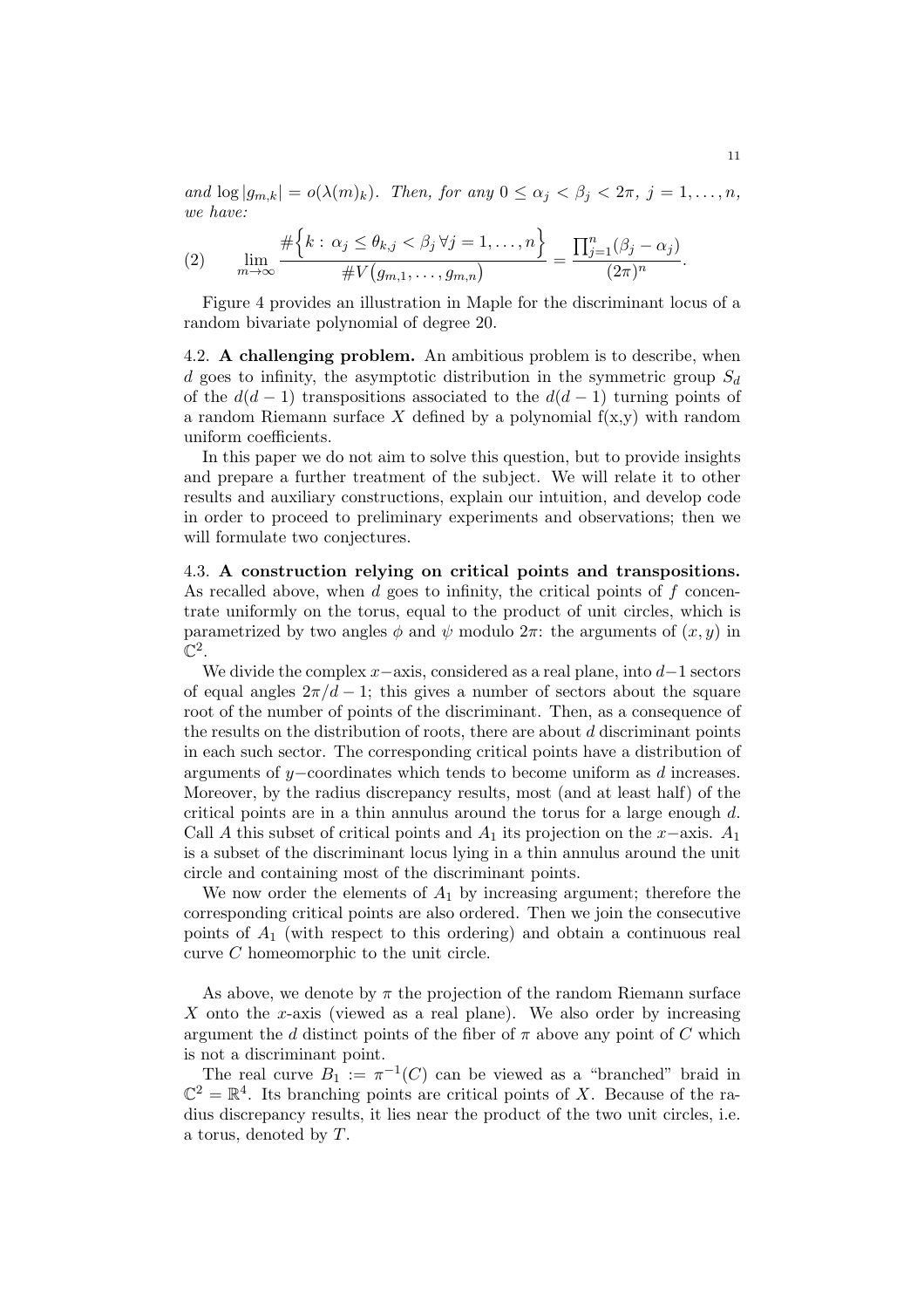Projecting the braid  $B_1$  on the torus T, we obtain a new braid B lying on the torus having a priori more branching points. In order to draw a plane representation of that braid, we represent the two unit circles by two segments  $(0, 2\pi)$  with identified extremities. Figure 7 is a sketch of a portion of such a B with 3 branching points.



FIGURE 7. A portion of a branched braid

#### 4.4. Heuristics.

Claim 1. The number of additional branching points (created by the projection of  $B_1$  on T) is small.

The intuitions motivating this claim are the following : geometrically, this expectation is related to the proximity of the braid  $B_1$  to the torus T; algebraically this could be analyzed as a small number of real solutions of some system of polynomial equations with bounded degrees and coefficients.

The interest of such a claim is that the branching points of  $B$  exchange consecutive points of the fibers of  $\pi$  (ordered by the argument of their second coordinate  $y$ ), as shown on Figure 7, because  $B$  lies on a 2-dimensional torus.

So the claim would imply that most points of  $A_1$ , i.e. projection on the  $x$ −axis of branching points of  $B_1$ , are branching points of  $B$ ; hence correspond to exchange of consecutive points of the fibers of  $\pi$ . In other words, most points of A, i.e. projection on the x–axis of points of  $A_1$ , are attached to neighbor transpositions  $(i, i+1)$ , with the natural identification  $d+1 = 1$ .

Moreover, the index i should also be uniformly distributed. Indeed, by our previous result, the projections on the torus of the critical points of the Riemann surface tend to be uniformly distributed; hence, the arguments of the second coordinate  $y$  (which correspond to the index i) tend to be uniformly distributed.

4.5. First conjecture. We formulate the following conjecture, based on the previous construction and heuristic reasoning: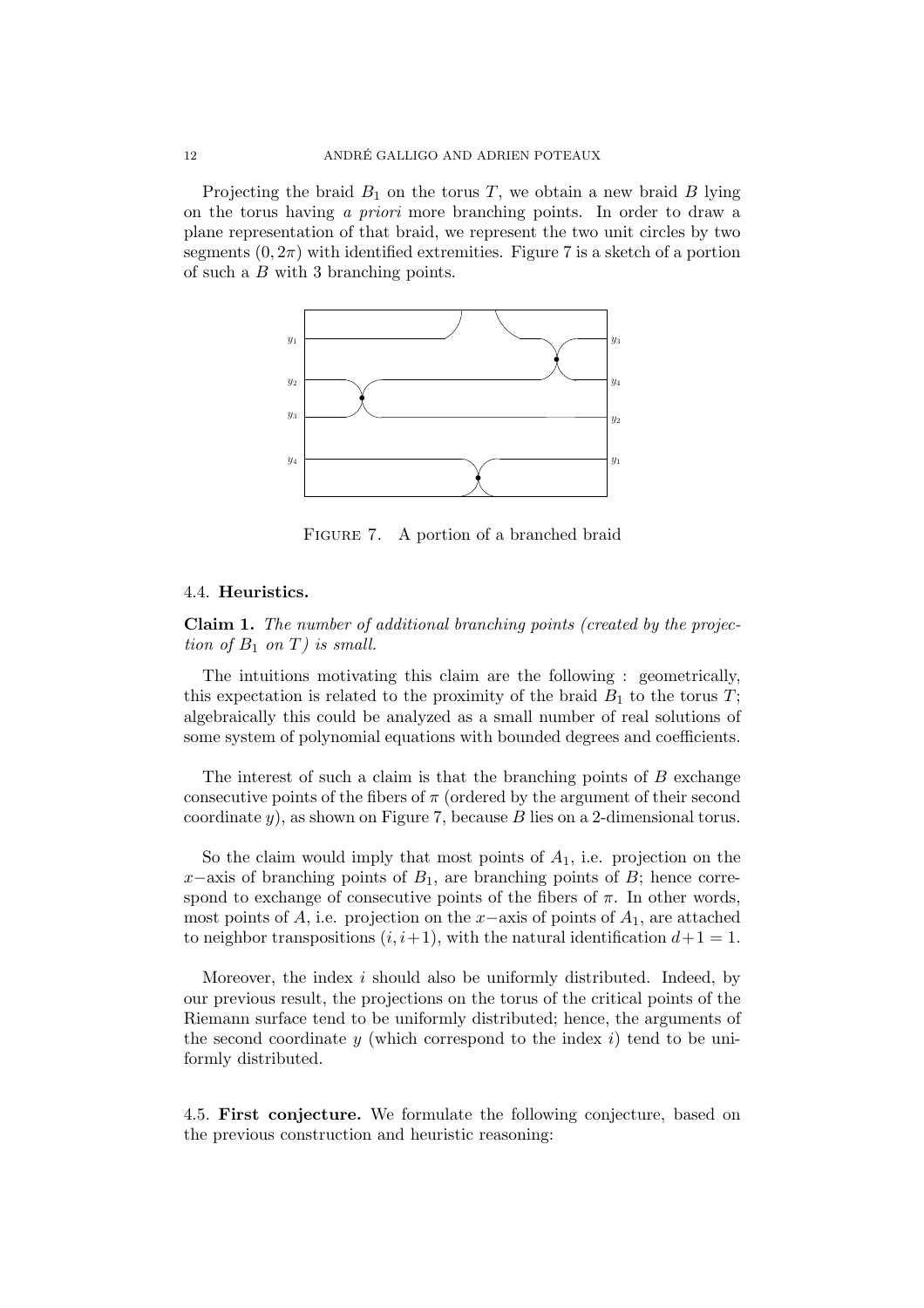Conjecture 1. The limit distribution of the sequence of transpositions attached to the discriminant points of f (ordered by increased arguments) is that of uniformly distributed consecutive pairs  $(i, i+1)$  in  $S_d$ , (with  $d+1 = 1$ ).

Note that this claim is asymptotic; and we only checked on examples a weak form of this conjecture.

For small and medium values of d, one should restrict the sequence to the discriminant points very near to the unit circle and expect a combination (a blending) between the uniform transpositions distribution and the uniform neighbor transpositions distribution. In that case, the distribution with the slowest transition (here the neighbor transpositions) bounds the time needed to reach transitivity (with a high probability).

5. Groups generated by random products of transpositions

5.1. Statistics on the symmetric group. In a recent joint work of the first author with L. Miclo [GM] was investigated the transition to transitivity of subgroups of the symmetric group  $S_d$  generated by K products of n transpositions as d tends to infinity. More precisely, two events were considered: "the subgroup is transitive", this means that the only orbit is the whole set  $\{1, ..., d\}$  and a weaker event "the subgroup has no fixed point". When  $n$  increases, the second event happens "just" before and is easier to analyze.

Sharp transitions and so-called cut-off phenomena (see [Dia96]) have been proved in the case of transpositions  $(i, j)$  where i and j are uniformly chosen among the integers [1..d] at "time"  $n = \frac{d \ln(d)}{2K}$  $\frac{\text{Im}(u)}{2K}$ . The number of transpositions in a product is viewed as a number of time steps in a process.

The case of uniformly distributed neighbor transpositions  $(i, i + 1)$  was also considered both theoretically and experimentally. However, only results on the weaker event "the subgroup has no fixed point" were proved with a sharp transition at "time"  $n = \alpha d$  for  $K = \beta \ln(d)$ , where  $\alpha$  and  $\beta$  are related via an invertible function  $\beta(\alpha) = \int_0^1 exp(-2\alpha(1 - \cos(2\pi s))ds, e.g.$ when  $\beta = 2$  then approximately  $\alpha = 0.3$ . Hence the transition to the non existence of fixed points occurs about time  $n = 0.3 d$  for a subgroup generated by  $K = 2 \ln(d)$  products. The simulations indicate that the transition to transitivity appears approximately at twice this time, i.e. about time  $n = 0.6 d$ 

Several experiments were performed with the computer algebra system Maple, using the package group which provides facilities to represent permutations, compute products of permutations, generate subgroups and compute orbits. Maple also has a command  $\text{rand}(1..d)$  () which allows to produce sequences of integers between 1 and d almost following a uniform distribution. The average values of 100 (independent) runs were taken as an empirical estimation of the targeted probability. Figure 8 pictures interpolating probability curves with the number  $n$  of transpositions in the products in the abscissa (but renormalized with the unit equal to  $0.3d$ ). The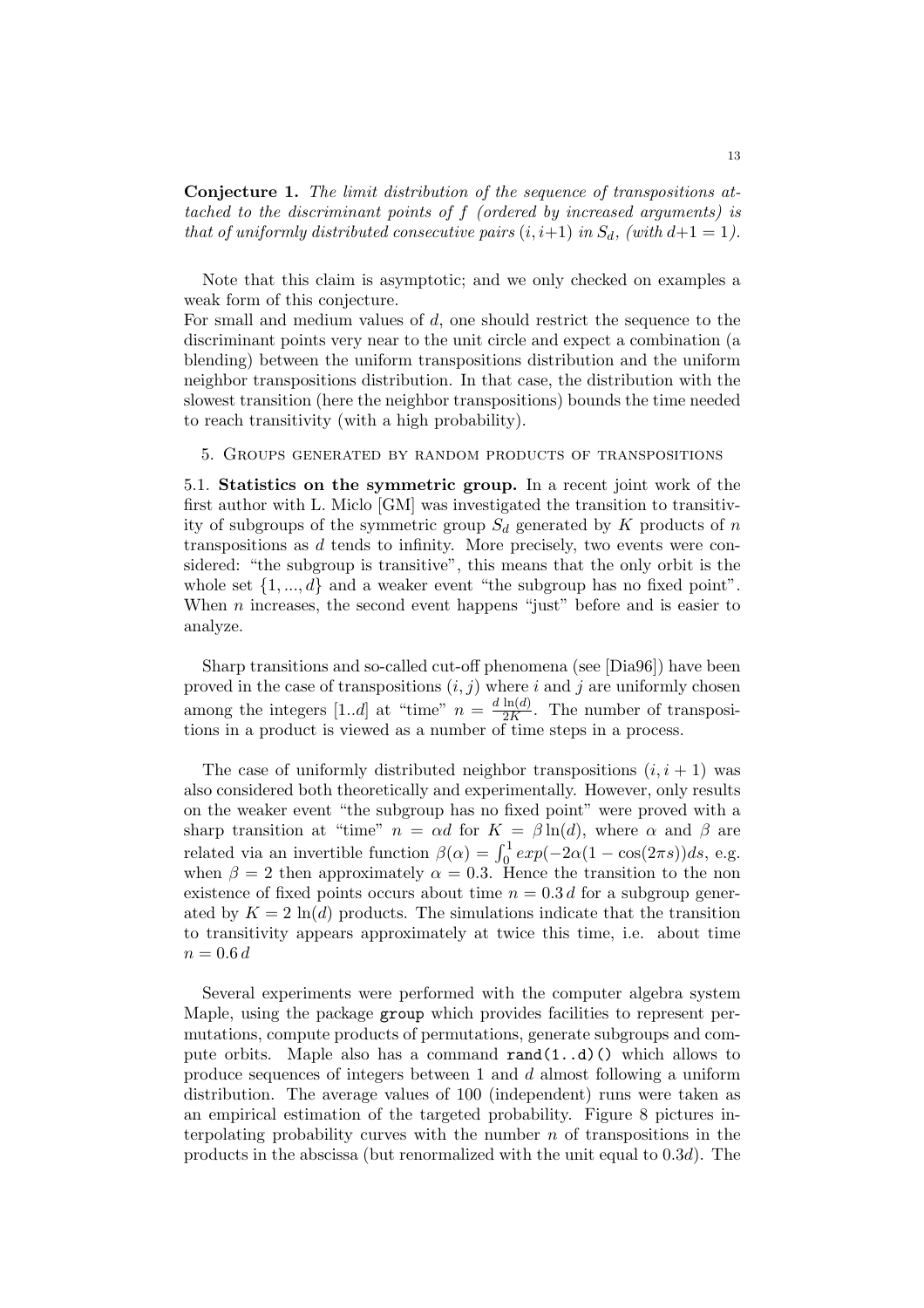two (almost coinciding) leftmost curves correspond to products of uniform transpositions and express that the transitions of the two events happen almost simultaneously. The two rightmost curves correspond to products of uniform neighbor transpositions. The rightmost curve corresponds to the transition to transitivity of products of neighbor transpositions; we remark that with respect to the other 3 curves a factor 2 in the abscissa shows up. Note that the figure indicates that for  $n \geq d$  the empirical probability to get a transitive subgroup is greater than 0.95. The (asymptotic) behavior of the 3 curves at the left side is well understood and predicted by theorems. This is not yet the case for the rightmost curve.



FIGURE 8. Transitions for uniform and neighbor transpositions.

So we formulate the following conjecture.

Conjecture 2. As d tends to infinity, there is a sharp transition to transitivity of the subgroups of  $S_d$  generated by  $K = 2 \ln(d)$  products at "time" about  $O(d)$  uniform neighbor transpositions  $(i, i + 1)$ , with  $d + 1 = 1$ .

Let us note that in  $[GM]$ , subgroups generated by a smaller number K of products of consecutive pairs were also considered: they present a slower transition to transitivity, at time *n* of the order of  $d^{(1+2/K)}$ . E.g. for  $d = 50$ , the simulations show that if  $K = 4$ , then for  $n > 200$  one obtains a transitive subgroup with a probability almost equal to 1.

Finally, we remark that these transitions are observable via continuation methods as indicated below and that these considerations could be useful for the aimed factorization strategy.

5.2. Estimated monodromy via K large loops. Consider a large loop  $\Gamma$  on the x-axis (considered as a real plane) starting and ending at 0, and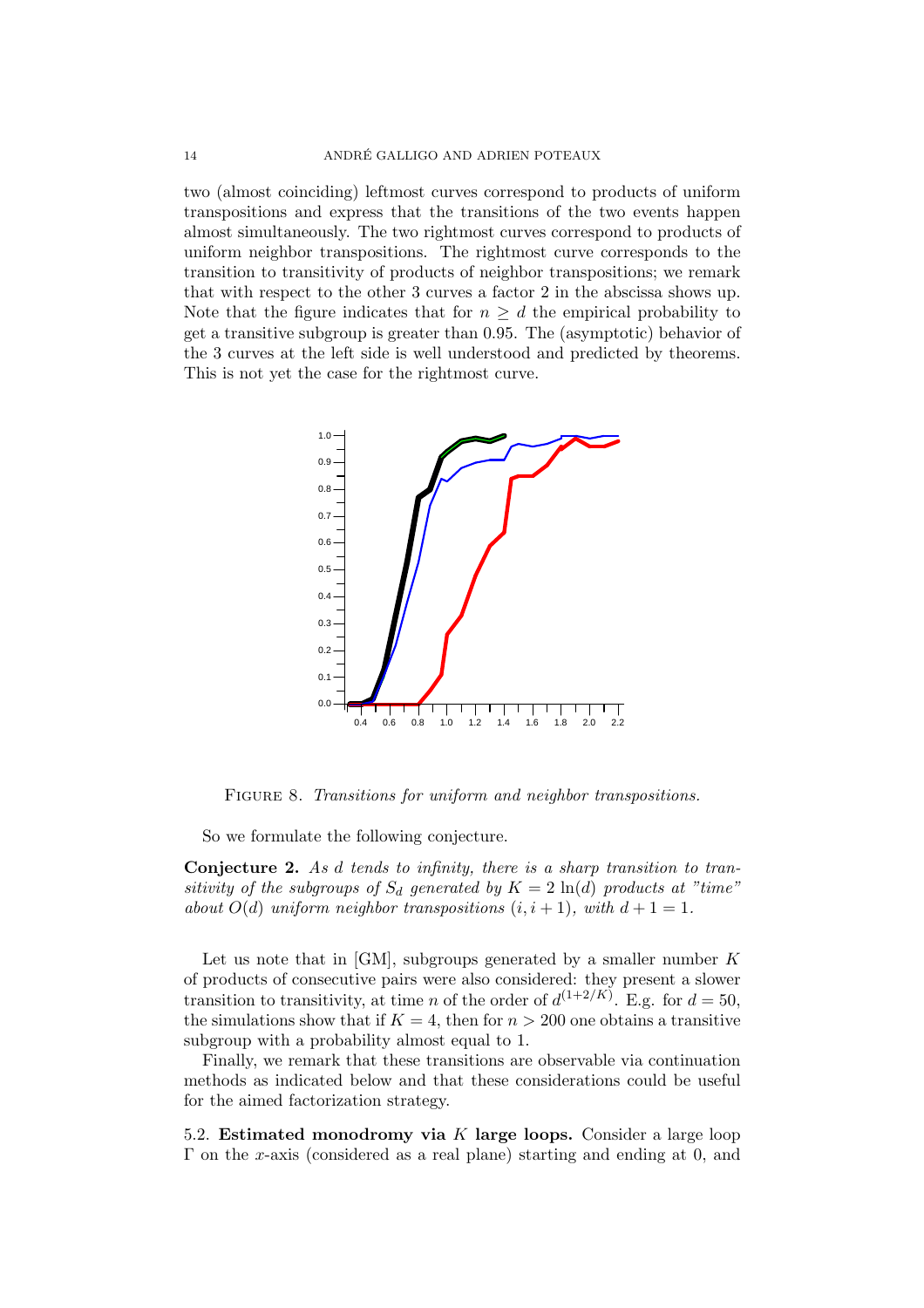encircling n discriminant points of f.  $\Gamma$  is homotopic to the concatenation of *n* loops  $\gamma_l$ , each encircling a discriminant point. The *n* discriminant points are ordered by increasing argument, therefore the permutation  $p_{\Gamma}$  attached to  $\Gamma$  is the product of the *n* transpositions attached to the  $\gamma_l$ .

Now, we define  $\Gamma$  to be formed by two rays starting and ending at 0 and by a portion of a circle of radius 2 encompassing an angle  $\frac{2\pi}{m}$ . So we can expect that  $\Gamma$  encircles about  $\frac{d(d-1)}{m}$  discriminant points of f. The important observation is that we do not need to compute explicitly those points.

Then, if the previous conjectures are correct, the permutation  $p_{\Gamma}$  is the product of about  $\frac{d(d-1)}{m}$  transpositions; moreover, we can also assume that these transpositions are uniformly distributed, in the sense described above.

Finally, we choose K and  $n = \frac{d(d-1)}{m}$  $\frac{n-1}{m}$  as indicated in the previous subsection (i.e. K about  $2 \ln(d)$  and m bigger than K but smaller than d). Then we consider K such large loops  $\Gamma_k$  with  $k = 1 \cdots K$ , the K attached permutations  $p_k$ , and the subgroup G generated by these K permutations.

Putting together the two conjectures, we get the following corollary:

### **Corollary 1** (of the two conjectures).  $G$  is a transitive subgroup of the symmetric group.

Example: For  $d = 50$ ,  $\ln(d)$  is about 4, so we can choose  $K = 8$  and n about 125, i.e. the angles of the  $\Gamma_k$  are at least  $(2\pi)/20$  (hence rather small). But as we remarked above, we can also choose a smaller K, here for  $d = 50$ , we can choose  $K = 4$  and n about 300, i.e. the angles of the  $\Gamma_k$  should be about  $(2\pi)/6$ .

#### 6. Experiments and Examples

6.1. Methodology to test conjecture 1. In order to check experimentally the validity of our first conjecture, we cannot follow precisely the procedure we described in our sketched proof; we need to adapt it to the actual possibility of our prototype implementation. What we did was to check a weaker claim: when passing from one discriminant point to a close one (in the sense of the Euclidean distance), only nearby points (in the sense of the Euclidean distance) of the fiber are exchanged. We observed in our examples that this happens very frequently and in general the exchange does not involve the points of the fiber which were just exchanged.

We consider examples of degrees from 7 to 10 whose complex coefficients are randomly generated using the Maple command rand(-100,100)() and performed on them the complete analysis. The corresponding data are provided on the second author's website.

As we cannot reproduce here voluminous data, we will only present the first coefficients of the polynomial and the first three elements in the list of the 42 corresponding discriminants points and fibers above them.

 $F := (43 + 28I)x^2y^3 + (9 - 62I)x^2y + (97 - 24I)x^2y^2 + (-83 + 79I)x^4y^2 +$  $(39 - 82I)xy^{4} + 94x + (-45 + 70I)x^{4}y + (90 + 67I)xy^{3} + (96 - 74I)x^{5}y +$  $(-11+61I)x^{4}y^{3}+\cdots$ 

The random command in Maple produces integers, but this is generic enough to illustrate significant generic behavior, since the sample space already contains about 10 000 elements.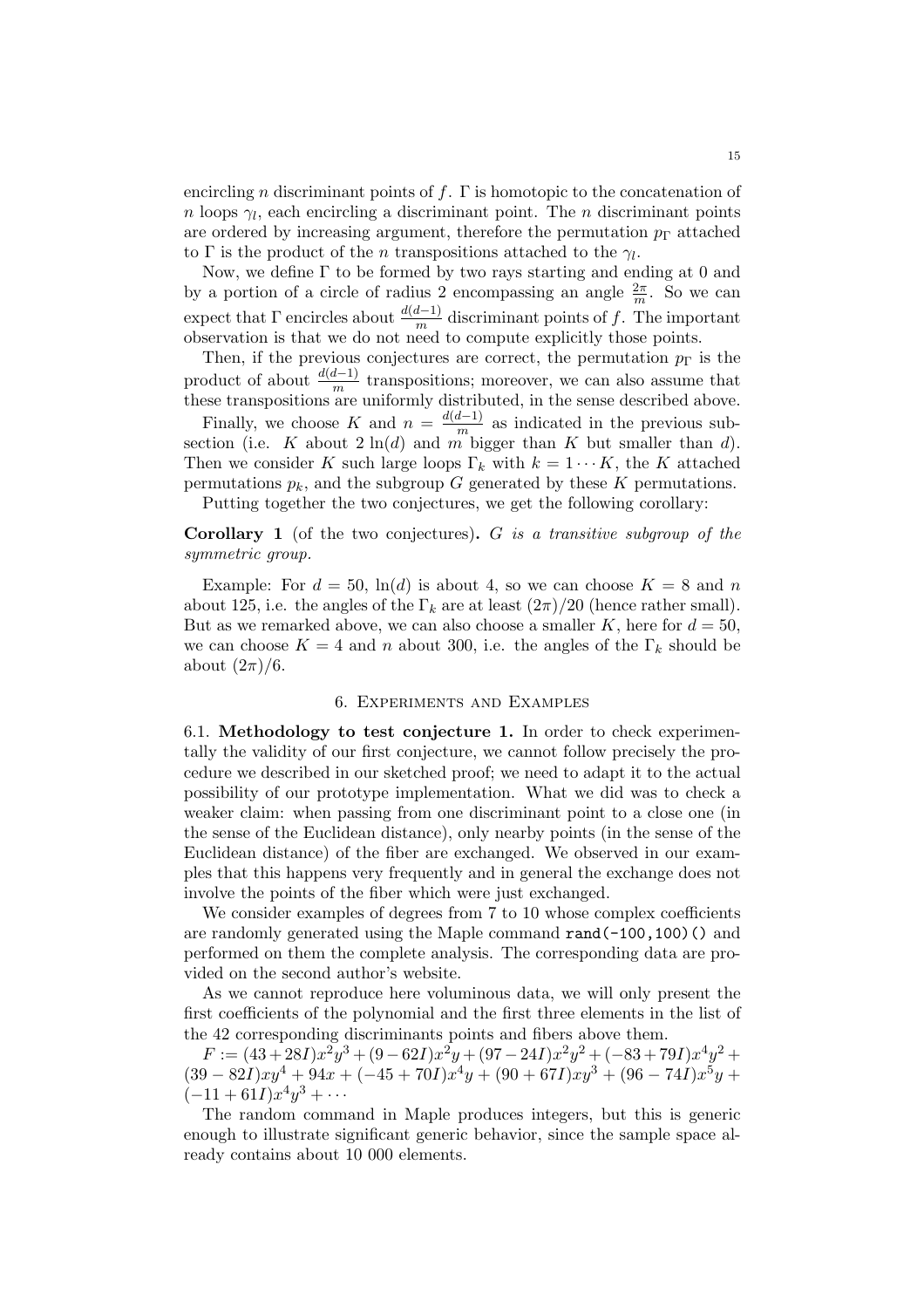Here are some discriminant points and the corresponding fibers with their double points

| $-1.173 - 0.2706$ I | $-1.077 - 0.2767$ I | $-0.9366 - 0.4639$ I |
|---------------------|---------------------|----------------------|
| $-1.121 - 0.1015$ I | $-1.043 - 0.064$ I  | $-0.2625 + 0.885$ I  |
| $-0.3743 + 1.147$ I | $-0.322 + 1.081$ I  | $0.1326 - 2.336$ I   |
| $-0.2701 - 3.039$ I | $-0.272 - 2.813$ I  | $0.38 - 1.489$ I     |
| $-0.1134 - 1.086$ I | $0.7956 - 0.406$ I  | $0.73 + 1.485$ I     |
| $1.053 + 1.524$ I   | $0.973 + 1.461$ I   | $0.9217 - 0.349$ I   |
| $0.6184 - 0.4864$ I | $0.1362 - 0.8096$ I | $-0.599 - 0.1382$ I  |
| $0.6184 - 0.4864$ I | $0.1362 - 0.8096$ I | $-0.599 - 0.1383$ I  |

It is hard to see the continuation just from these data, but even in this very simple low degree example the branching does not connect far away points. Of course, as our experimentations are using low degrees examples, these observations deserve a much more extensive study to be experimentally confirmed.

6.2. Large loops. Here, we can take random polynomials of higher degrees, since we do not perform anymore the complete analysis but only computations of few permutations via analytic continuations along large loops.

Consider a degree 20 random polynomial: it has 380 discriminant points depicted in Figure 4; they are essentially contained in an annulus around the unit circle. We also consider the 5 large loops  $\Gamma_k$ ,  $k = 1 \cdots 5$ , each of them encircles an angle of  $\frac{\Pi}{3}$  and hence contains about a sixth of the 380 discriminant points i.e. about  $60 = 3.d$  of these points (see figure 4). Following our conjectures, we expect that the corresponding 5 permutations generate a transitive group. This is indeed the case.

#### 7. Application to factorization

We also tested our approach with the following strategy for computing an absolute factorization of a polynomial  $P \in \mathbb{Q}[x, y]$  of degree d which is a product of random polynomials.

- (1) Compute (approximately) the roots  $y_1, ..., y_n$  of  $P(0, y)$ ,
- (2) Determine the partition of  $\{y_1, \ldots, y_n\}$  to be induced by the factorization of P, here it is given by the orbits of the estimated generators.
- (3) Form the univariate factorization  $P(0, y) = Q_1(y)...Q_s(y)$ .
- (4) Perform Hensel liftings, with respect to  $x$ , to find the factors.

7.1. Maple computations. We present the sequence of Maple command lines we used, the reader can find the file analyticcontinuation.mpl on the second author's website:

We begin with the product of two random polynomials of degree 10:

- > read "analyticcontinuation.mpl":
- $> r:=rand(-100..100)$ :
- $> c:=$ proc()  $r() + r() * I$  end:
- > F1:=randpoly([x,y],'dense',degree=10,coeffs=c):
- > F2:=randpoly([x,y],'dense',degree=10,coeffs=c):
- > F:=expand(F1\*F2):
- > res:=allturns(F,x,y):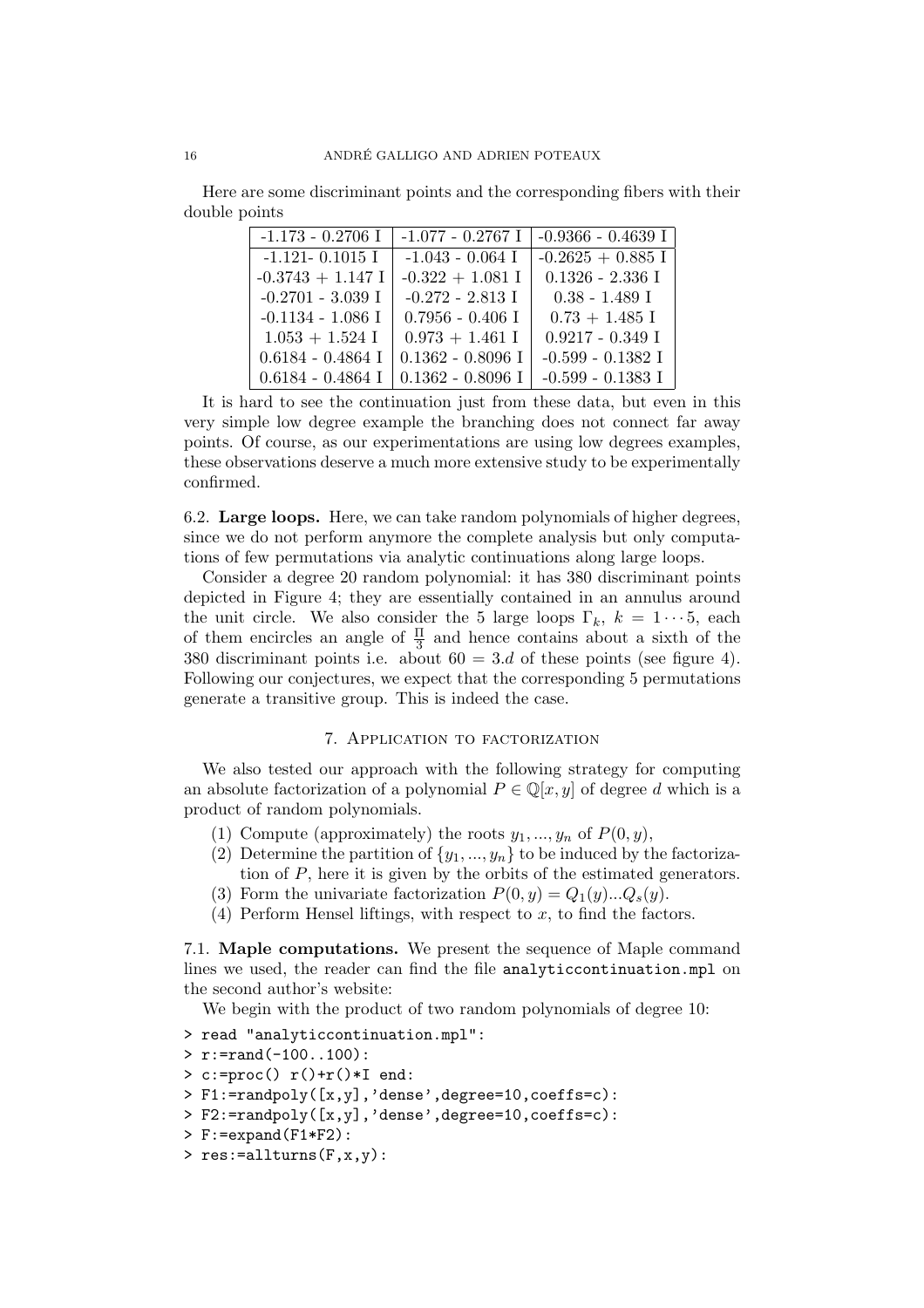```
// make the analytic continuation
> G:=groupe(res):
// define the group generated by the 3 permutations
> group[orbit](G,1);
            {1, 3, 4, 6, 7, 9, 11, 14, 16, 18}
> group[orbit](G,2);
          {2, 5, 8, 10, 12, 13, 15, 17, 19, 20}
  We have the same behavior when we increase the degree:
> F1:=randpoly([x,y],'dense',degree=20,coeffs=c):
> F2:=randpoly([x,y],'dense',degree=20,coeffs=c):
> F:=expand(F1*F2):
> G:=groupe(allturns(F,x,y)):
> group[orbit](G,1);
{1, 3, 4, 5, 7, 8, 10, 12, 13, 19, 20, 21, 25,
 26, 30, 32, 33, 36, 37, 40}
> group[orbit](G,2);
{2, 6, 9, 11, 14, 15, 16, 17, 18, 22, 23, 24,
 27, 28, 29, 31, 34, 35, 38, 39}
  Finally, our algorithm can recover several small factors:
> F1:=randpoly([x,y],'dense',degree=2,coeffs=c):
> F2:=randpoly([x,y],'dense',degree=3,coeffs=c):
> F3:=randpoly([x,y],'dense',degree=4,coeffs=c):
> F4:=randpoly([x,y],'dense',degree=5,coeffs=c):
> F5:=randpoly([x,y],'dense',degree=6,coeffs=c):
> F:=expand(F1*F2*F3*F4*F5):
> G:=groupe(allturns(F,x,y)):
> group[orbit](G,1);
     {1, 11, 16, 19, 20}
> group[orbit](G,2);
       {2, 6, 10, 17}
> group[orbit](G,3);
    {3, 5, 8, 9, 12, 13}
> group[orbit](G,4);
         {4, 15}
> group[orbit](G,7);
       {7, 14, 18}
```
In these three examples, we only used 3 loops, each of them making an angle of  $\frac{\Pi}{3}$ .

7.2. Approximate coefficients. If the data are given within some approximation, our approach still applies to get the elements of the fiber which belongs to the same factor. This good behavior is not a surprise as we are in a generic (random) setting; it is illustrated by the following examples.

We consider several polynomials of degree 20, defined as the product of 2 to 5 random polynomials, to which we add another random polynomial representing noise: it is the sum of 4 random monomials with small coefficients. In table 1, we indicate, for each approximate polynomial considered,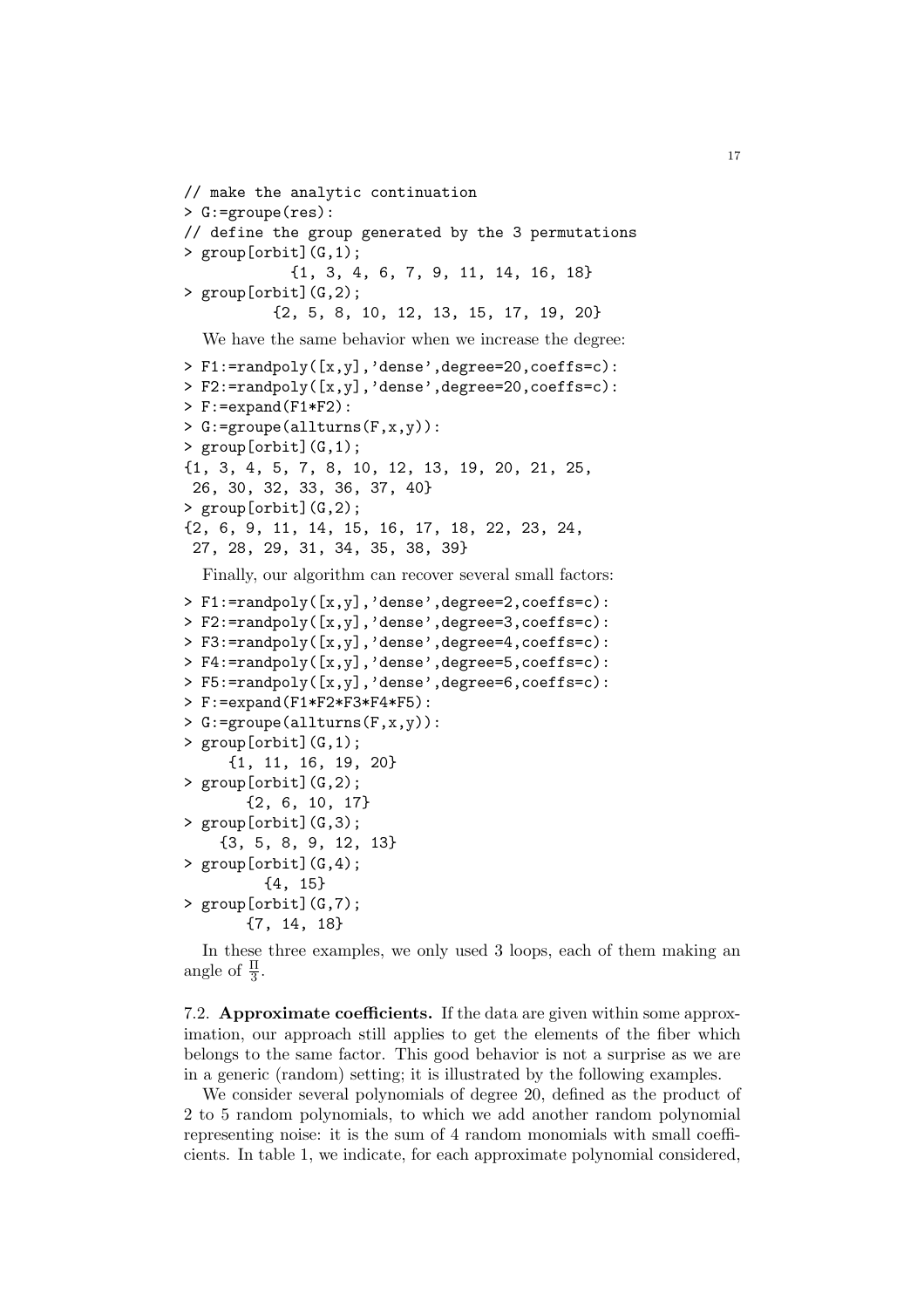| Exact factors involved                 | Size of coefficients | Results                                                                                                                                      |
|----------------------------------------|----------------------|----------------------------------------------------------------------------------------------------------------------------------------------|
| 2 factors of degree 10                 | 10 <sup>4</sup>      | Factors found<br>$\epsilon$<br>$10^{-1}$<br>$10 \& 10$                                                                                       |
| 3 factors of degree 7, 7 and 6         | 10 <sup>3</sup>      | 10 <sup>0</sup><br>20<br>Factors found<br>$\epsilon$<br>$10^{-2}$<br>7 & 7 & 6<br>$10^{-1}$ 14 & 6<br>10 <sup>0</sup><br>20                  |
| 4 factors of degree 3, 4, 6 and 7      | 10 <sup>4</sup>      | Factors found<br>$\epsilon$<br>$10^1$ 7 & 6 & 4 & 3<br>10 <sup>2</sup><br>17 & 3<br>10 <sup>3</sup><br>20                                    |
| $5$ factors of degree 2, 3, 4, 5 and 6 | $10^{5}$             | Factors found<br>$\epsilon$<br>$10^{0}$<br>6 & 5 & 4 & 3 & 2<br>$10^1$<br>9 & 6 & 5<br>10 <sup>2</sup><br>$15 \& 5$<br>10 <sup>3</sup><br>20 |

| TABLE 1. |  | Factoring approximate polynomials |  |
|----------|--|-----------------------------------|--|
|          |  |                                   |  |
|          |  |                                   |  |

| Exact factors involved               | Size of coefficients | Results                        |  |
|--------------------------------------|----------------------|--------------------------------|--|
|                                      |                      | Factors found<br>$\epsilon$    |  |
| 2 factors of degree 14 and 6         | $10^{4}$             | $10^{-2}$<br>$14 \& 6$         |  |
|                                      |                      | $10^{-1}$<br>20                |  |
|                                      | 10 <sup>3</sup>      | Factors found<br>$\epsilon$    |  |
|                                      |                      | $10^{-3}$<br>7 & 7 & 6         |  |
| 3 factors of degree 7, 7 and 6       |                      | $10^{-2}$<br>13 & 7            |  |
|                                      |                      | $10^{-1}$<br>20                |  |
|                                      | 10 <sup>4</sup>      | Factors found<br>$\epsilon$    |  |
|                                      |                      | $10^{-3}$ 7 & 6 & 4 & 3        |  |
| 4 factors of degree 3, 4, 6 and 7    |                      | $10^{-2}$<br>13 & 7            |  |
|                                      |                      | $10^{-1}$<br>20                |  |
|                                      | $10^{5}$             | Factors found<br>$\epsilon$    |  |
|                                      |                      | $10^{-1}$<br>6 & 5 & 4 & 3 & 2 |  |
| 5 factors of degree 2, 3, 4, 5 and 6 |                      | $10^0$<br>13 & 5 & 2           |  |
|                                      |                      | 10 <sup>1</sup><br>20          |  |

Table 2. Factoring dense noised polynomials

the size  $\epsilon$  of the coefficient of the polynomial representing the noise, and the number (and degrees) of factors found by our algorithm.

In table 2, we consider dense noised polynomials: we perturbed each coefficient of the polynomial F.

As expected, our algorithm can detect perturbed factors. This good behavior is promising but it needs to be studied and evaluated further, depending on the perturbation. This will be the subject of a future work in continuation of [GvH07].

#### 8. Traveling fast and randomness

Our aim is to contribute to the design of fast bivariate polynomial factorization algorithms. As explained in the introduction, we concentrate on absolute factorization which proceeds by Hensel liftings from a good guess of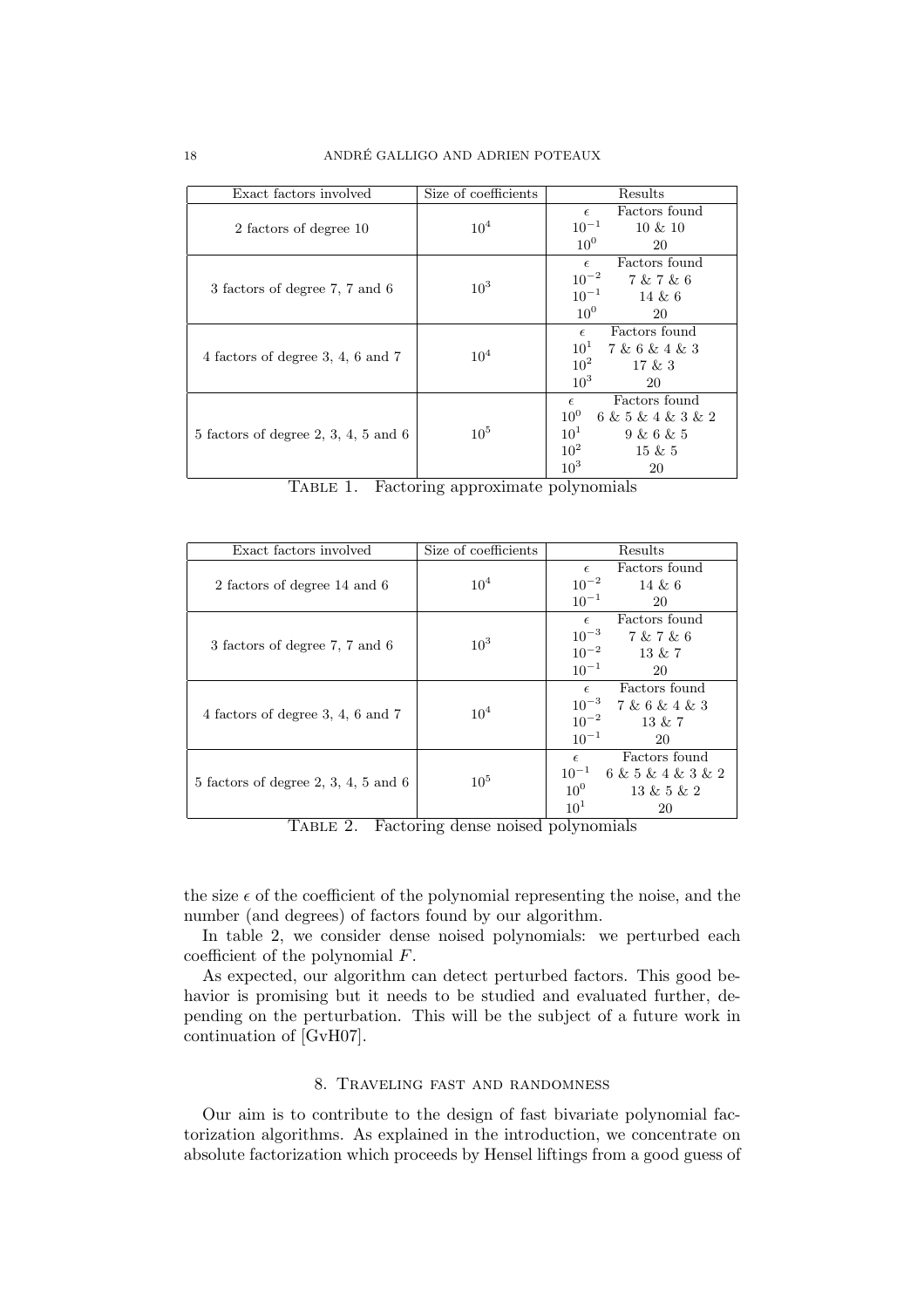the partition (induced by the factorization) of a smooth fiber. The determination of this partition is a bottleneck of the algorithm; it can be computed by a trace method (using LLL to determine zero-sums). Of course, it is much cheaper (since it can be done in  $O(d^2)$  arithmetic operations, where the notation  $O(\cdot)$  hides logarithmic factors) to check the vanishing of a candidate zero-sum than to determine it. Therefore, our aim is to provide a good guess.

As we are considering a dense input polynomial, a quadratic complexity is in  $O(d^4)$ ; if we get a complexity in  $O'(d^3)$ , we are sub-quadratic in the input (therefore already fast), and we are "very fast" (i.e. quasi optimal) if we get a soft linear complexity, i.e.  $O(d^2)$ . This is actually our target.

Our conjectures motivated by the above presented experiments and reasoning would imply, with a good probability, that  $O(\log(d))$  large random loops (see section 3) suffice to generate a transitive subgroup of the monodromy group of each irreducible component; hence it is sufficient to deduce the researched partition of a smooth fiber. So we are led to analyze the continuation process on the d paths above such a large loop  $\gamma$ . It is a marching (i.e. a discretization) of each path in order to determine precisely its end point, avoiding jumping from one path to another one.

8.1. Continuation and complexity. Let us recall the general idea of the considered continuation methods. First, it chooses dynamically (i.e not in advance) N points on the loop  $\gamma$  say  $0 = x_0, ..., x_i, ..., x_N = 0$ . Then we connect the elements of the two fibers  $\{y_{i,j}\}_j$  and  $\{y_{i+1,j}\}_j$  above two successive points  $x_i$  and  $x_{i+1}$  pairwise, such that two connected elements correspond to values of the same continuation. The strategy is to use a predictioncorrection scheme. At each step  $i$ , the choice of each pair relies on the computations at  $(x_i, y_{i,j})$  of the two first derivatives of f, which determine the tangent to the curve at each point. Relying on a Runge-Kutta scheme of order 2, the distance between the segment above  $[x_i, x_{i+1}]$  and the path is estimated through the computations of the second derivatives of f, because  $|x_i - x_{i+1}|$  is assumed to be small. Figupre 9 illustrates the discretization process.

For a fixed  $x_i$ , each Newton step amounts to a fixed number of operations on the derivatives of a bivariate polynomial of degree d, instanced at  $x_i$  (this costs less than  $O(d^2)$  and these operations should be done simultaneously on the d points of the fiber. The corresponding complexity is less than  $O'(d^2)$ arithmetic operations. This should be multiplied by the number  $N$  of steps, which gives a complexity of  $O'(d^2)N$  arithmetic operations. Hence, a soft linear complexity of the determination of the partition will be achieved if we can use a number N of discretization steps at most polynomial in  $log(d)$ ; and a sub-quadratic complexity if  $N = O<sup>(d)</sup>$ .

Such bounds are not valid in general, but we expect that they will be reached "generically" i.e. with a good probability when the data satisfy random hypothesis. However, the rigorous analysis of the situation is very complicated and we are not able to establish precise theorems for the moment. Here we will only provide insights that indicate that our target, which will be fulfilled if a logarithmic number of steps suffice, is credible.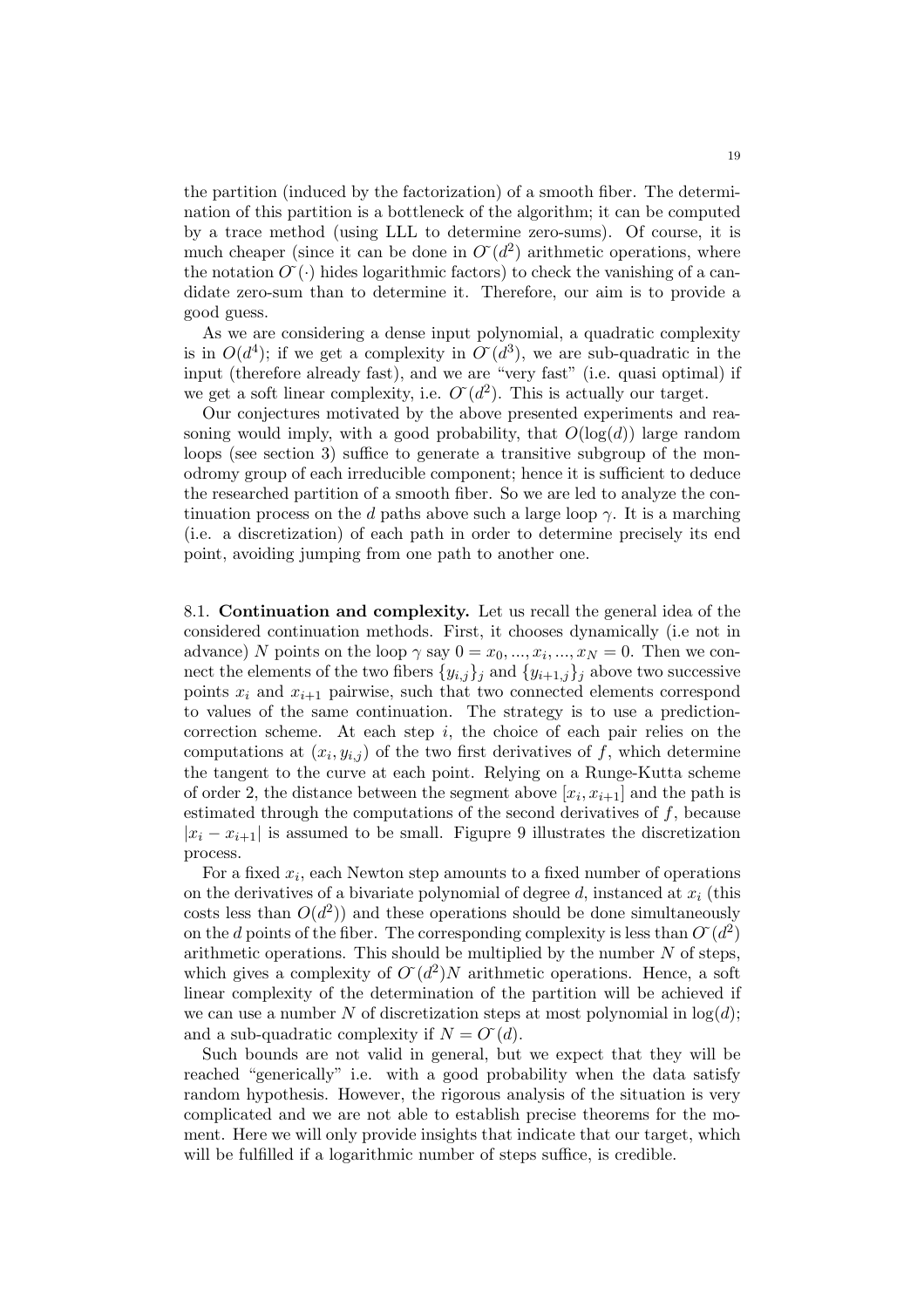

FIGURE 9. A partial analytic continuation following two leaves of the curve via a Runge-Kutta method.

8.2. Expected distance between paths. In our setting, asymptotically and in average, the paths come close when the loop  $\gamma$  crosses the annulus R centered at the origin and delimited by the circles of radius  $1 - O(d^{-2})$  and  $1 + O(d^{-2})$ , where the discriminant points tend to concentrate. Moreover, for a generic  $\xi$  in that area, the d roots of  $f(\xi, y) = 0$  tend to concentrate uniformly on the unit circle of the y-complex plane.

To expect good bounds for  $N$ , we need better insights on the distributions of the roots of  $f(\xi, y) = 0$  and on their two-point correlation. Let us assume that this distribution behaves like a uniform one; then, the expected minimum distance between two roots of  $f(\xi, y) = 0$  is  $O(d^{-2})$ , while the average one is  $O(d^{-1})$ .

On the other hand, as there are less than  $d^2$  discriminant points, the average angular distance between a generic point of the unit circle and the set of discriminant points is  $O(d^{-2})$ . Therefore, we may assume that if we choose a line passing by the origin with a random direction, then it remains at an expected distance  $O(d^{-2})$  from the discriminant points when it crosses the annulus R.

Now, if a critical point  $(\alpha, \beta)$  is a turning point, the equation of f can be approximated locally by a quadric  $A \cdot (x - \alpha) + B \cdot (y - \beta)^2 = 0$ , where  $A = f'_x(\alpha, \beta)$  and  $B = f''_{yy}(\alpha, \beta)$ . The second derivative is in average  $O(d)$ times bigger than the first one. As a point  $\xi$  of a random line near the projection  $\alpha$  of this critical point satisfies (in average)  $|\xi - \alpha| > O(d^{-2})$ , the distance between the two roots near  $\beta$  and above  $\xi$  is in average  $O(d^{-1.5})$ .

While if a critical point  $(\alpha, \beta)$  is a node, then the equation of f can be approximated locally by a quadric  $A \cdot (x - \alpha)^2 = B \cdot (y - \beta)^2$  where  $A = f''_{xx}(\alpha, \beta)$  and  $B = f''_{yy}(\alpha, \beta)$ . The two derivatives are in average of the same size up to a factor  $\tilde{O}(1)$ . As, again, a point  $\xi$  of a random line near the projection  $\alpha$  of this critical point satisfies (in average)  $|\xi - \alpha| > O(d^{-2})$ , the distance between the two roots near  $\beta$  and above  $\xi$  is in average  $O(d^{-2})$ .

Summarizing, we see that when the loop  $\gamma$  crosses the annulus R, we can expect that two paths above  $\gamma$  do not come closer than  $O(d^{-2})$ . Therefore,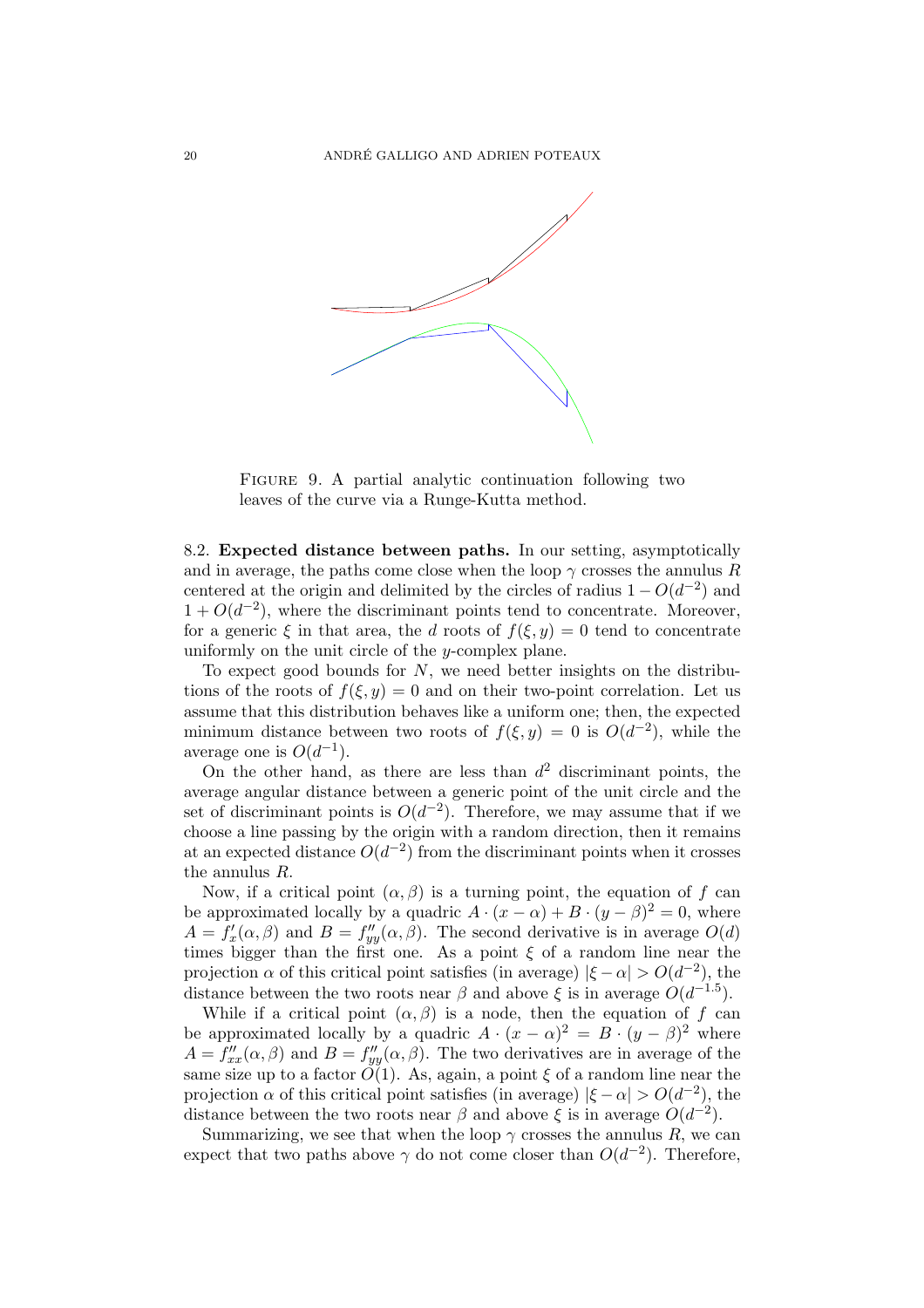the next task is to force, during the marching, each segment of tangent approximating each path to remain in a tubular neighborhood of radius  $O(d^{-2})$  around this path.

8.3. Tubular neighborhood and discretization. The Taylor expansion of the implicit function defined by f at a point  $(\xi, \eta)$  of the Riemann surface is given by  $y - \eta = a \cdot (x - \xi) + b \cdot (x - \xi)^2 + O((x - \xi)^3)$  with  $a = -\frac{f'_x(\xi, \eta)}{f'_y(\xi, \eta)}$ and  $b = -\frac{f''_{xx}(\xi,\eta) + 2af''_{xy}(\xi,\eta) + a^2f''_{yy}(\xi,\eta)}{2f'_u(\xi,\eta)}$  $\frac{\int xy(s,\eta)+a_{Jyy}(s,\eta)}{2f'_y(\xi,\eta)}$ .

Lemma 1. When d tends to infinity, the expectation for the maximum of the distribution for quotients of d independent uniform variables in  $[0,1]$  is  $O(d)$ .

Now let us assume that along the intersection of a random line issued form the origin and the annulus, the first and second derivatives evaluated at the fiber above  $x_i$  behave like uniform independent variables. As, in average, the first derivatives have the same magnitude of size and the second derivatives are  $O(d)$  greater, we expect from the formulae recalled above that, in average,  $a < O(d)$  and  $b < O(d^2)$ .

All these estimates are confirmed by several experiments we made in Maple on bivariate dense polynomials of degree 400. Moreover, in all our computations (restricted to points on the Riemann surface near the unit torus) we always had  $a < O(d)$  and  $b < O(d^2)$ .

Since we chose  $N = O(1)$ , we have  $|x_i - x_{i+1}| = O(d^{-2})$  in the intersection of the loop  $\gamma$  and the annulus. Using this in the Taylor expansion, this gives us a distance between the segment of tangent and the path of  $|b(x_i-x_{i+1})^2|$  =  $O(d^{-2})$ . This is the requested order of magnitude.

Remark 1. Relying on the same kind of arguments, one can see that the average maximal bounds for coefficients of the following terms (of the Taylor expansion corresponding to the implicit function defined by f) increase by a factor  $O(d)$  at each degree. However, since we have  $|x_i - x_{i+1}| = O(d^{-2}),$ the bound on the corresponding term is indeed multiplied by  $O(1/d)$ .

Therefore this emphasizes our claim that the term  $|b(x_i-x_{i+1})^2|$  estimates the distance between the tangent and the path. Moreover it also indicates that the process will benefit from higher degree Taylor expansion approximations.

8.4. Turning around each discriminant point. To answer a suggestion of the anonymous referee, the previous approach can be adapted to provide an alternative computation of the transposition attached to each discriminant point by the monodromy action. This would provide a "random" alternative to our "determinist" algorithm described in section 2.

Since the  $O(d^2)$  discriminant points tend to concentrate uniformly on the unit circle, we expect the minimal distance between two of them to be greater than  $O(d^{-4})$ , moreover we can assume that there is no more than  $O(d)$  elements in such a cluster. Therefore, for each discriminant point, we construct a loop  $\gamma$  turning around it and with a good probability to pass far enough from the other discriminant points. The idea is simple: we start from the origin and make a random small step to a new point  $\Omega$  such that two near-by discriminant points are "frankly" not colinear with  $\Omega$ . In the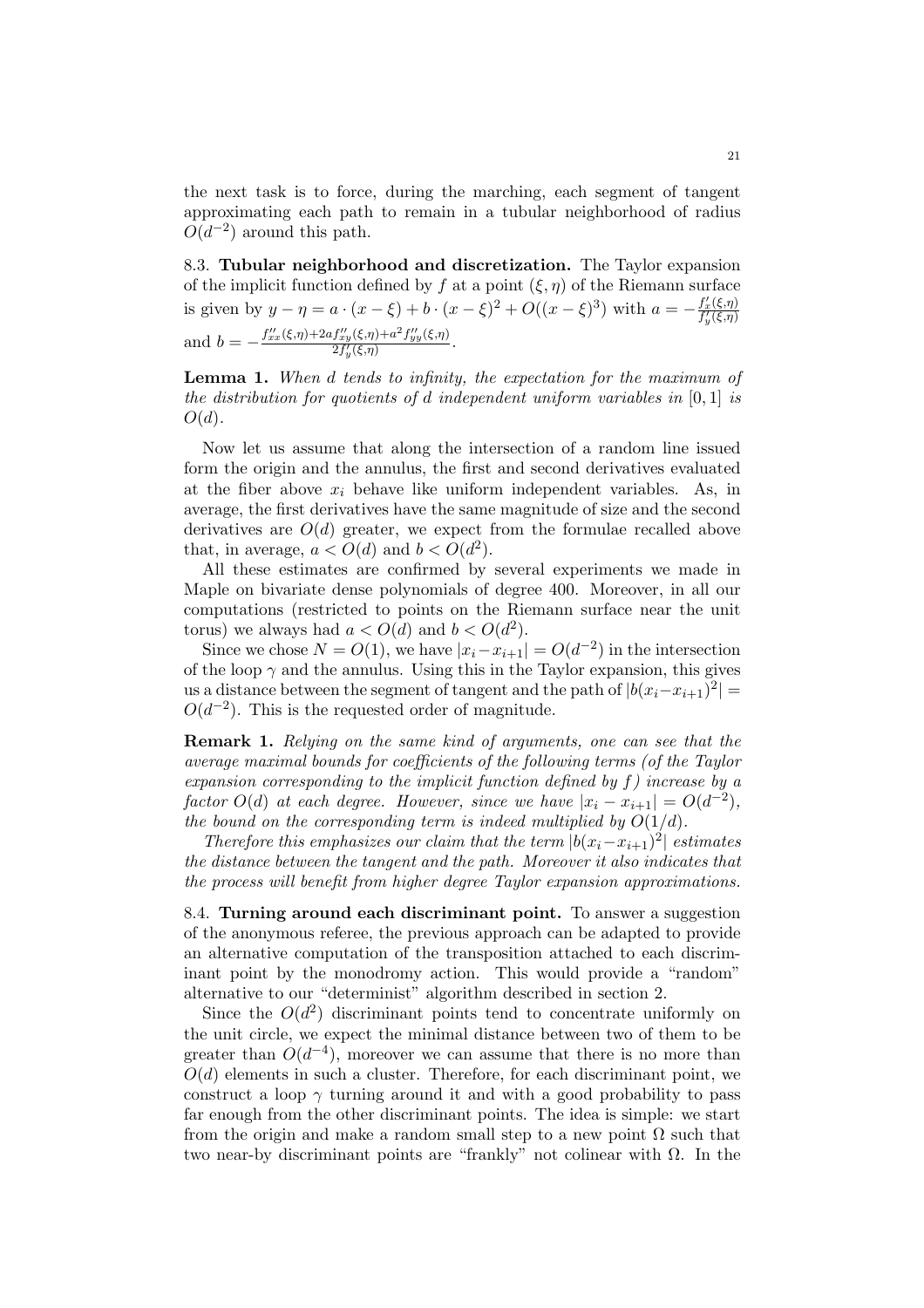worst cases among the  $O(d^2)$  discriminant points, since the minimal distance between two such points is greater than  $O(d^{-4})$ , the angular distance between them from  $\Omega$  is greater than  $O(d^{-5})$ .

Then, we consider a "thin" loop  $\gamma$  similar to the "large" loop considered in the previous subsections but formed by two random lines issued from  $\Omega$ turning around a specific discriminant point  $\alpha$  but passing at a distance greater than  $O(d^{-5})$  to all discriminant points (including  $\alpha$ ). The picture will look like Figure 2.

Therefore, we can adapt the previous analysis replacing  $O(d^{-2})$  by  $O(d^{-5})$ in the distance to the discriminant points: this leads, for a critical point  $(\alpha, \beta)$  and a point  $\xi$  of a random line near the projection  $\alpha$ , to an average distance between the two roots near  $\beta$  and above  $\xi$  of  $O(d^{-3})$  if  $(\alpha, \beta)$  is a turning point, and  $O(d^{-5})$  if it is a node.

Hence, during the marching (in the worst cases, but in average among the f and the loops  $\gamma$ ), each segment of tangent approximating each path must remain in a tubular neighborhood of radius  $O(d^{-5})$  while crossing the annulus  $R$  and approaching the "cluster" of discriminant points at a distance smaller say than  $O(d^{-2})$  from the lines. We can bound by  $O(d)$  the number of the points in this cluster. Since R has a thickness of  $O(d^{-2})$ , which is much bigger than  $O(d \cdot d^{-5})$ , we choose a priori  $N = O(d)$  steps for crossing R:  $N_1 = O(d)$  steps of length  $O(d^{-5})$  near by these discriminant points and  $N_2 = O(1)$  steps of length  $O(d^{-2})$  elsewhere.

Now, near this cluster of discriminant points, the average value of  $f'_y$  is much smaller than the average values of the other derivatives, by about two orders of magnitude. This was not the case in the previous subsection where the roots of the resultants  $\text{Res}_y(f, f'_y)$  play randomly the same role.

Summarizing, if we choose a step length about  $|x_i-x_{i+1}| = O(d^{-5})$  during  $N_1 = O(d)$  steps, we expect to be safe.

#### 9. Concluding Remarks

In this paper we presented an original approach towards factorization and approximate factorization of high degree polynomials: considering the special (but not uncommon) case of a product of polynomials with random coefficients of limited size. This hypothesis simplifies the geometry: in particular, the curves corresponding to the factors are smooth. But it also implies several nice behaviors for the distribution of the discriminant and critical points of these curves. This deserves to be studied further and to be used to develop a new class of algorithms. We already developed and presented some programs to analyze the situations. Our preliminary study and results show that the subject is rich and promising.

We formulated two conjectures and explained our intuition behind the phenomena we propose to investigate.

There are several other directions of research. The main one is to investigate, with the hypothesis of uniformity, quantitative relations between exact and approximate factorizations. The second one is to investigate how our approach can be continued even if the curves corresponding to the factor have higher singularities; indeed, one can expect that if a random large loop in the complex plane encircles the projection of these singularities without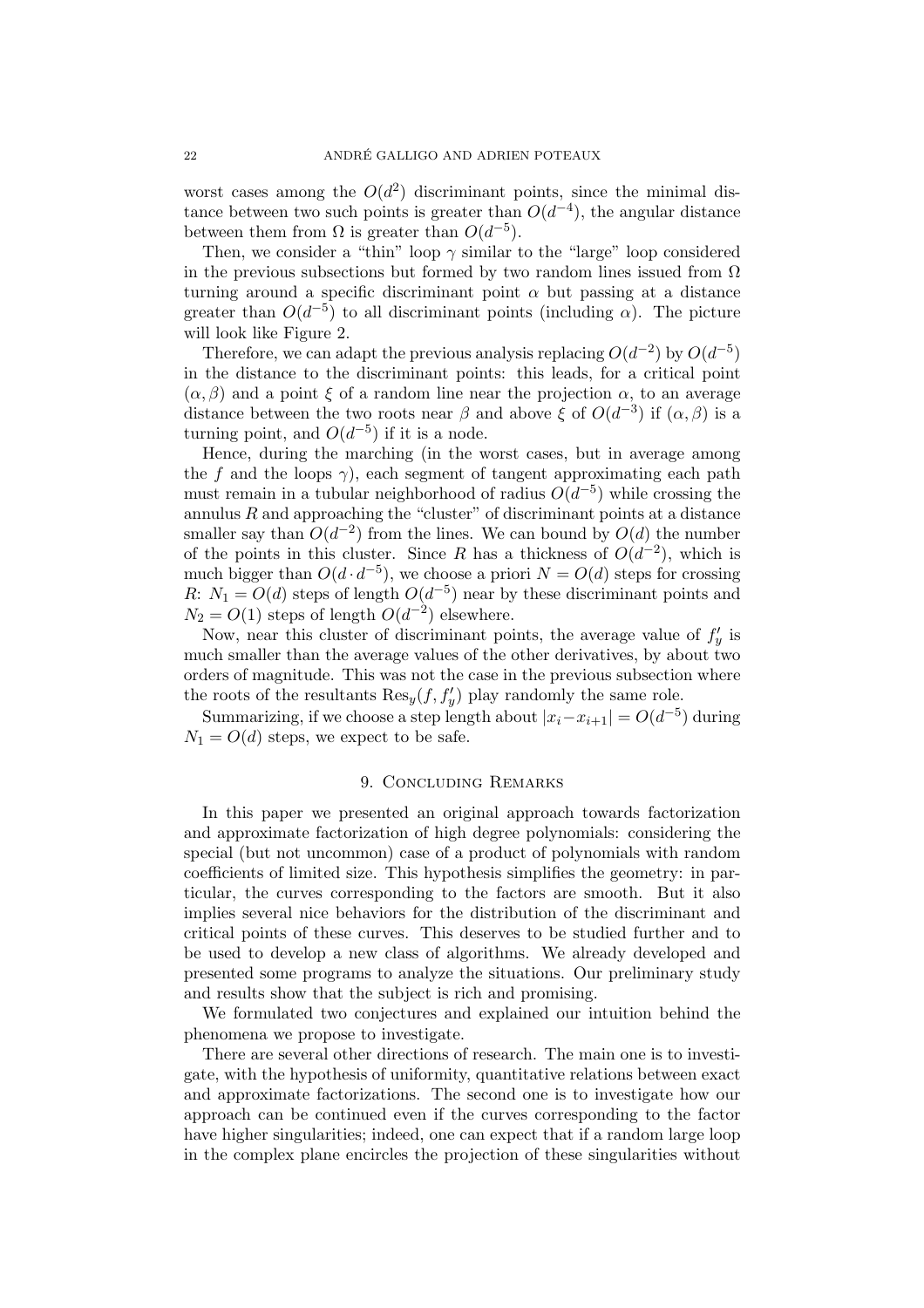meeting them, the combinatorial and algorithmic situation is roughly the same that the one considered here. However, the numerical phenomena of the perturbed situation are more complicated, since clusters resulting from deformations of higher order multiple points are more spread out.

#### **ACKNOWLEDGMENTS**

The authors would like to thank the two anonymous referee for helpful comments. The second author also acknowledges the support of the European Union (PITN-GA-2008-214584 SAGA).

#### **REFERENCES**

- [BCGW93] C Bajaj, J Canny, T Garrity, and J Warren. Factoring rational polynomials over the complex numbers. *SIAM J. Comput.*, 22(2):318–331, 1993.
- [Bil97] Y. Bilu. Limit distribution of small points on algebraic tori. *Duke Math J.*, 89:465–476, 1997.
- [CG05] Guillaume Chèze and André Galligo. Four lectures on polynomial absolute factorization. In *Solving polynomial equations*, volume 14 of *Algorithms Comput. Math.*, pages 339–392. Springer, Berlin, 2005.
- [CG06] Guillaume Chèze and André Galligo. From an approximate to an exact absolute polynomial factorization. *J. Symbolic Comput.*, 41(6):682–696, 2006.
- [CGvH<sup>+</sup>01] R.M Corless, M.W. Giesbrecht, M. van Hoeij, I.S. Kotsireas, and S.M. Watt. Towards factoring bivariate approximate polynomials. In B. Mourrain, editor, *Proceedings of the 2001 International Symposium on Symbolic and Algebraic Computation (ISSAC 2001)*. ACM, 2001.
- [CL07] G. Chèze and G. Lecerf. Lifting and recombination techniques for absolute factorization. *Journal of Complexity*, 23(3):380–420, 2007.
- [DGS] C. D'Andrea, A. Galligo, and M. Sombra. Resultants and distribution of solutions of systems of polynomial equations. Submitted to publication.
- [Dia96] P. Diaconis. The cutoff phenomenon in finite Markov chains. *Proc. Nat. Acad. Sci. USA*, 93(4):1659–1664, 1996.
- [DvH01] Bernard Deconinck and Mark van Hoeij. Computing Riemann matrices of algebraic curves. *PhysicaD*, 152:28–46, 2001.
- [EK95] A. Edelman and E. Kostlan. How many zeros of a random polynomial are real? *Bull. Amer. Math. Soc.*, 32:1–37, 1995.
- [ET50] P. Erdös and P. Turán. On the distribution of roots of polynomials. Ann. *Math.*, 51:105–119, 1950.
- [Gao03] Shuhong Gao. Factoring multivariate polynomials via partial differential equations. *Math. Comp.*, 72(242):801–822 (electronic), 2003.
- [GKM<sup>+</sup>04] Shuhong Gao, Erich Kaltofen, John May, Zhengfeng Yang, and Lihong Zhi. Approximate factorization of multivariate polynomials via differential equations. In *ISSAC '04: Proceedings of the 2004 international symposium on Symbolic and algebraic computation*, pages 167–174, New York, NY, USA, 2004. ACM.
- [GM] A. Galligo and L. Miclo. On the cut-off phenomenon for the transitivity of subgroups. Submitted to publication.
- [GP09] André Galligo and Adrien Poteaux. Continuations and monodromy on random riemann surfaces. In *SNC '09: Proceedings of the 2009 conference on Symbolic numeric computation*, pages 115–124, New York, NY, USA, 2009. ACM.
- [GvH07] Andre Galligo and Mark van Hoeij. Approximate bivariate factorization: a geometric viewpoint. In *SNC '07: Proceedings of the 2007 international workshop on Symbolic-numeric computation*, pages 1–10, New York, NY, USA, 2007. ACM.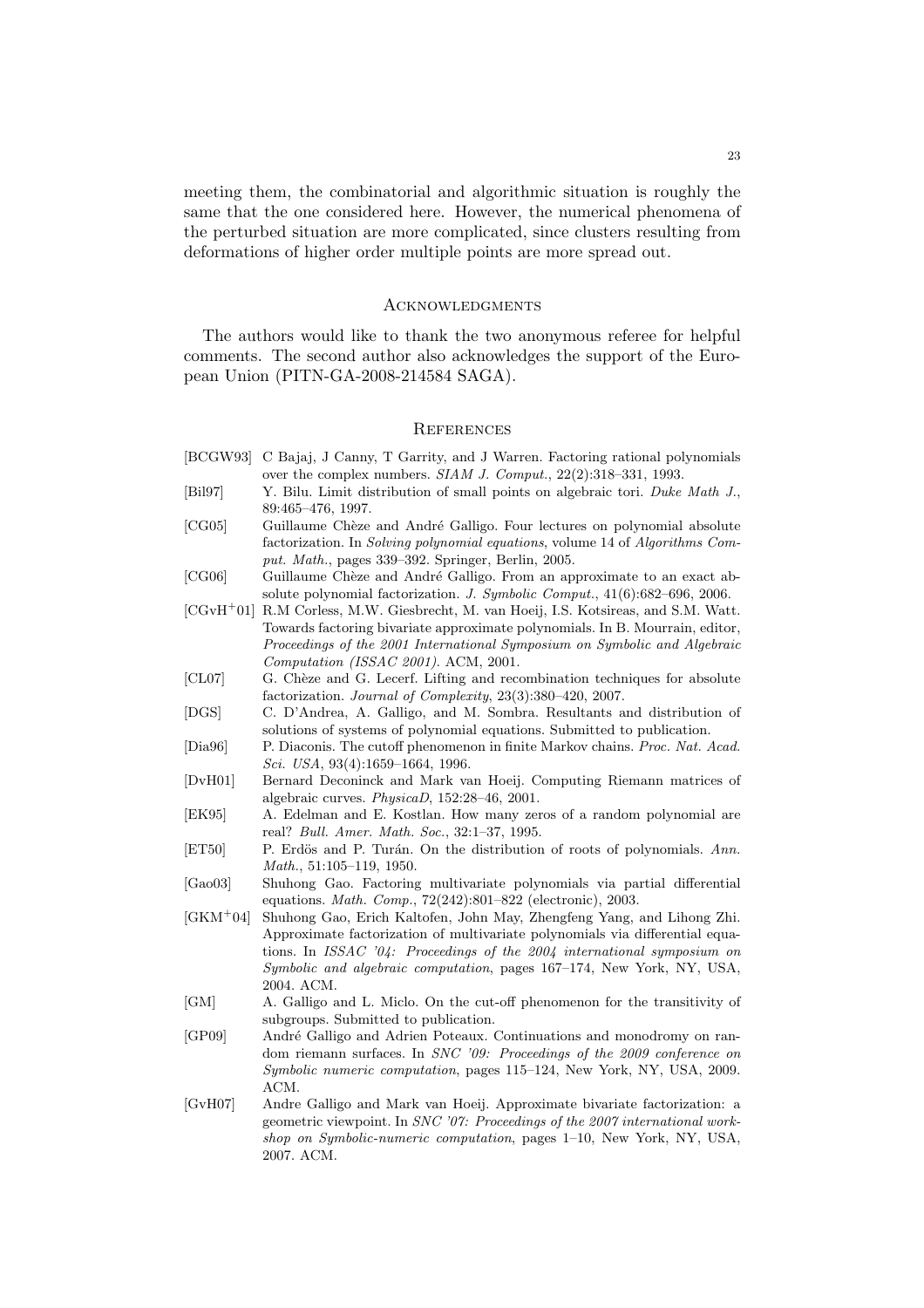- [GW97] André Galligo and Stephen M. Watt. A numerical absolute primality test for bivariate polynomials. In Wolfgang Küchlin, editor, *ISSAC*, pages 217–224, Maui, USA, 1997. ACM.
- [HN08] Christopher Hughes and A. Nikeghbali. The zeros of random polynomials cluster uniformly near the unit circle. *Compositio Mathematica*, 144:734–746, 2008.
- [Kac48] M. Kac. On the average number of real roots of a random algebraic equation II. *Proc. London Math. Soc.*, 50:390–408, 1948.
- [Kal00] E. Kaltofen. Challenges of symbolic computation: my favorite open problems. *JSC*, 29(6):891–919, 2000.
- [LS09] Anton Leykin and Frank Sottile. Galois groups of Schubert problems via homotopy computation. *Mathematics of Computation*, 78:1749–1765, 2009.
- [Pot07] Adrien Poteaux. Computing monodromy groups defined by plane algebraic curves. In *Proceedings of the 2007 International Workshop on Symbolicnumeric Computation*, pages 36–45, New-York, 2007. ACM.
- [Pot08] Adrien Poteaux. *Calcul de d´eveloppements de Puiseux et application au calcul de groupe de monodromie d'une courbe alg´ebrique plane*. PhD thesis, Université de Limoges, 2008.
- [PRa] Adrien Poteaux and Marc Rybowicz. Complexity Bounds for the rational Newton-Puiseux Algorithm over Finite Fields and Related Problems. Submitted to publication.
- [PRb] Adrien Poteaux and Marc Rybowicz. Good Reduction of Puiseux Series and Applications. to appear in Journal of Symbolic Computation.
- [PR08] Adrien Poteaux and Marc Rybowicz. Good Reduction of Puiseux Series and Complexity of the Newton-Puiseux Algorithm. In *Proceedings of the ISSAC '08 Conference*, pages 239–246, New-York, 2008. ACM.
- [Rup00] David Rupprecht. *Elements de géométrie algébrique approchée: Etude du pgcd et de la factorisation*. PhD thesis, Univ. Nice Sophia Antipolis, 2000.
- [Sas01] T. Sasaki. Approximate multivariate polynomial factorization based on zerosum relations. In *Proceedings of the 2001 International Symposium on Symbolic and Algebraic Computation (ISSAC 2001)*, pages 284–291. ACM, 2001.
- [SS93a] Tateaki Sasaki and Mutsuko Sasaki. A unified method for multivariate polynomial factorizations. *Japan J. Indust. Appl. Math.*, 10(1):21–39, 1993.
- [SS93b] M. Shub and S. Smale. Complexity of Bézout's theorem II: volumes and probabilities. In *Proceedings MEGA' 92 Vol. 109 of Progress in Mathematics*, pages 267–285, 1993.
- [SSH92] Tateaki Sasaki, Tomokatsu Saito, and Teruhiko Hilano. Analysis of approximate factorization algorithm. I. *Japan J. Indust. Appl. Math.*, 9(3):351–368, 1992.
- [SVW01] A.J. Sommese, J. Verschelde, and C.W. Wampler. Using monodromy to decompose solution sets of polynomial systems into irreducible components. In *Application of Algebraic Geometry to Coding Theory, Physics and Computation*, pages 297–315. Kluwer Academic Publishers, 2001. Proceedings of a NATO Conference, February 25 - March 1, 2001, Eilat, Israel.
- [SVW02] A.J. Sommese, J. Verschelde, and C.W. Wampler. Symmetric functions applied to decomposing solution sets of polynomial systems. *SIAM J. Numer. Anal.*, 40(6):2026–2046, 2002.
- [SZ04] B. Shiffman and S. Zelditch. Random polynomials with prescribed Newton polytope. *J. Amer. Math. Soc.*, 17:49–108, 2004.
- [TT84] C. L. Tretkoff and M. D. Tretkoff. Combinatorial group theory, Riemann surfaces and differential equations. In *Contributions to group theory*, volume 33 of *Contemp. Math.*, pages 467–519. Amer. Math. Soc., Providence, RI, 1984.